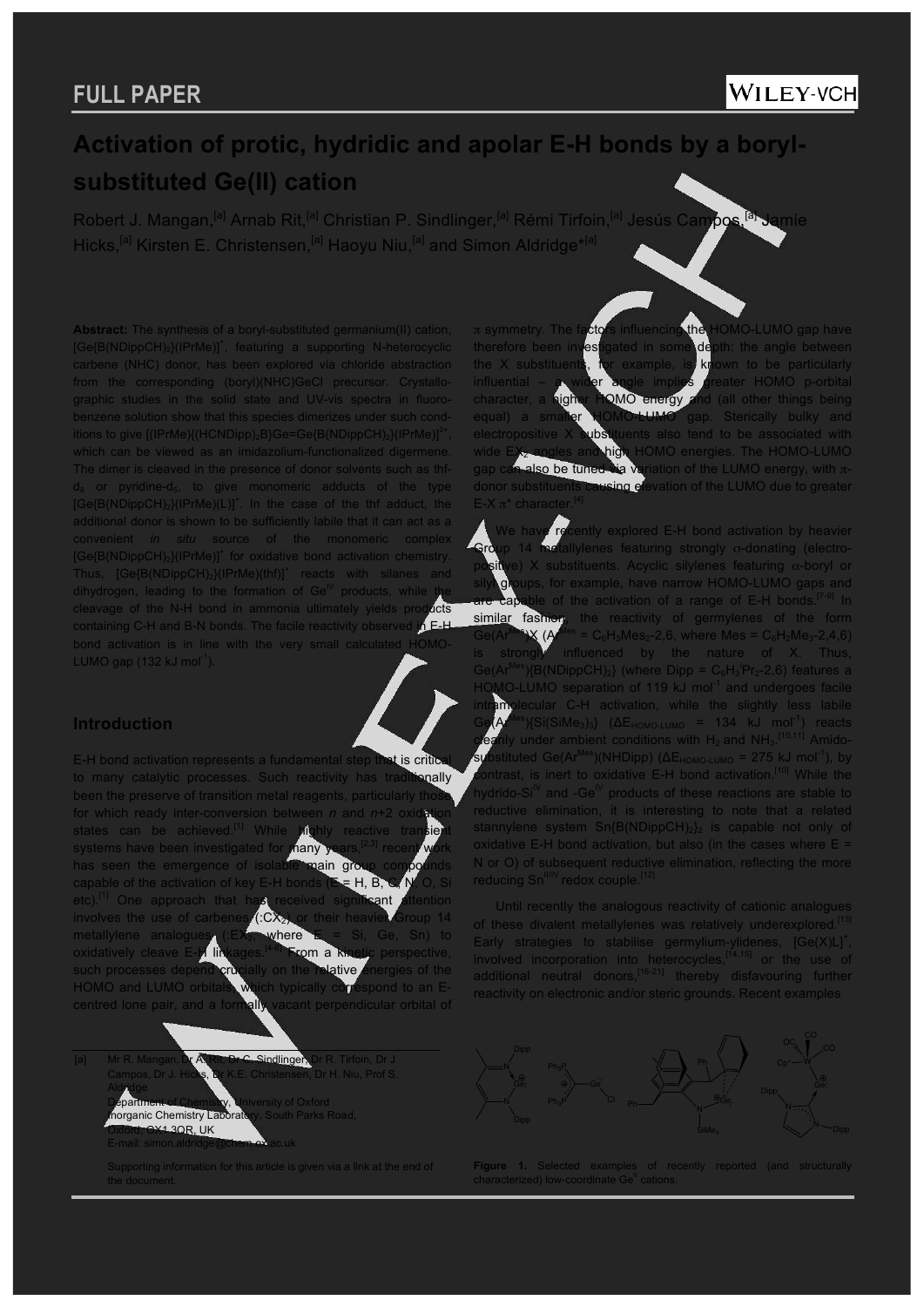## WILEY-VCH

of acyclic low-coordinate germanium cations have been reported (Figure 1), but the use of ancillary  $\pi$ -donor substituents such as amides, $[22]$  or carbodiphosphoranes, $[23]$  in a number of these would be expected to elevate the energy of the LUMO and thus increase the HOMO-LUMO gap. More recently still, the mixed *d*/*p* block cation [Ge{W(CO)3Cp\*}(IDipp)][BAr*<sup>f</sup>* <sup>4</sup>] (IDipp = 1,3 bis(2,6-diisopropyl-phenyl)-imidazol-2-ylidene, Ar*<sup>f</sup>* = 3,5-  $(CF_3)_2C_6H_3$ ) has been reported by Tobita to be capable of the oxidative addition of  $H_2$  at germanium, and (even more remarkably) the reversible activation of silanes and boranes.

Recently we reported an acyclic, transition metal-free system,  $[Ge{CH(SiMe<sub>3</sub>)<sub>2</sub>}(IDipp)]<sup>+</sup>$  ([1]<sup>+</sup>, as the  $[BAr<sup>f</sup>_{4}]<sup>-</sup>$  salt; Scheme 1) which also possesses a small HOMO-LUMO gap (*ca.* 187 kJ  $mol<sup>-1</sup>$ ), and is capable of oxidative bond activation processes.<sup>[23]</sup> However, given previous observations with *neutral* Ge<sup>ll</sup> systems that boryl substituents, in particular, promote enhanced reactivity, we were motivated to examine the chemistry of systems of the type [Ge(boryl)(NHC)]<sup>+</sup>. The resulting synthetic, structural and reactivity studies are reported here.

 $\mathsf{SiMe}_3$ 



**Scheme 2.** Synthesis of [**2**2] clarity [Ar*<sup>f</sup>*  $= C_6$ <sub>3</sub>( $QF_3$ <sub>2</sub>-3,5; R*i* 

Ge

Scheme 1. Synthesis of [Ge{CH(SiMe<sub>3</sub>)<sub>2</sub>}(IDipp)][BAr<sup>f</sup><sub>4</sub>], [1][BAr<sup>i</sup> abstraction ([BAr<sup>f</sup><sub>4</sub>]<sup>-</sup> counter-ions omitted for clarity).

4], via chloride

Dipp

 $\mathsf{SiMe}_3$ 

### **Results and Discussion**

*(i) Synthetic and structural studies of borylgermanium(II) cations*. The synthesis of a boryl-substituted analogue of [**1**][BAr*<sup>f</sup>* <sup>4</sup>], was envisaged via chloride abstraction from (IDipp){(HCNDipp)<sub>2</sub>B}GeCl. However, the attempted synthe this intermediate from  $\{$ (HCNDipp)<sub>2</sub>B}Li $\bigoplus$ <sub>2</sub> and  $($ IDipp)Ge [27] generates instead the chloroborane (HCNDipp)<sub>2</sub>BCl as boron-containing product. Reasoning that this combined NHC and bulky boryl group results in excessive steric cro the less bulky carbene  $IPrMe$  (IPrMe = 1,3-disopropy dimethylimidazol-2-ylidene) was employed instead. In this case, the reaction of (IPrMe)GeCl2 with {(HCNDipp)2B}Li(thf)2 yields the target compound (IPrMe){(HCNDipp)2B}GeCl, **2**-Cl, the reduction chemistry of which has been reported previously.<sup>[28]</sup> Subsequent combination -Cl with either NalBAr<sup>f</sup>4l or  $L[Al(OC(CF<sub>3</sub>)<sub>3</sub>)<sub>4</sub>]$  in fluorobenzene leads to an immediate colour change to deep red, with accompanying formation of a mpanying formation of a precipitate. In the case of the [BAr<sup>f</sup><sub>4</sub>] anion, filtration and layering of a concentrated fluorobenzene solution with hexane yields deep red crystals suitable for single crystal X-ray diffraction. Rather than a monocationic analogue of [1]<sup>+</sup>, however, these are shown to feature the dimeric species  $[(\text{IFrMe})(\text{HCNDipp})_2B]$ Ge=Ge{B(NDippCH)2}(IPrMe)][BAr*<sup>f</sup>* 4]2, [**2**2][BAr*<sup>f</sup>* <sup>4</sup>]<sup>2</sup> (Scheme 2 and Figure

**Figure 2.** Molecular structure of the dicationic component of [2<sub>2</sub>][BAr<sup>f</sup><sub>4</sub>]<sub>2</sub> as determined by X-ray crystallography. Hydrogen atoms and counter-ions<br>omitted, and 'Pr groups shown in wireframe format for clarity. Thermal<br>ellipsoids set at the 50% level. Key bond lengths (Å) and angles (°): Ge-B 2.081(3)/2.100(4), Ge-C 2.002(3)/2.016(4), Ge-Ge, 2.300(2), B-Ge-C 105.3(1), елрон<br>2.081(3)/2.100(4), Ge-C 2.002(3)/2.016(4), Ge-Ge, 2.300(2), B-G<br>107.4(2), B-Ge-Ge 139.0(1)/136.1(1), C-Ge-Ge 109.3(1)/109.6(1).

The molecular structure of the cationic component,  $[2_2]^{2+}$ features pairs of boryl and NHC substituents arranged in *E* fashion about a digermanium core. The Ge-Ge bond length [2.300(2) Å] is consistent with previous reports of Ge=Ge double bonds - as found, for example, in the digermenes  $R_2GeGeR_2$  $(2.347(2)$  and  $2.286(1)$  Å for R = CH(SiMe<sub>3</sub>)<sub>2</sub> and Mes, respectively),<sup>[29,30]</sup> but is markedly shorter than that measured for the tungsten-substituted dication [(IPrMe){Cp\*(CO)<sub>3</sub>W}Ge=Ge {W(CO)3Cp\*}(IPrMe)][BAr*<sup>f</sup>* <sup>4</sup>]2, which features the same NHC ligand (2.429(1) Å).[24] The *trans*-bent geometry about the Ge=Ge bond (sum of angles at  $Ge(1)/Ge(2) = 353.6, 353.1^{\circ}$ ) is also consistent with the heavy-atom skeletons determined for systems of the type  $R_2$ GeGe $R_2$ , and a description of  $[2_2]^{2+}$  can be proposed as a digermene featuring pendant (cationic) imidazolium units (Scheme 2). The contrast with the (monomeric) structure determined for [**1**] + , [26] presumably reflects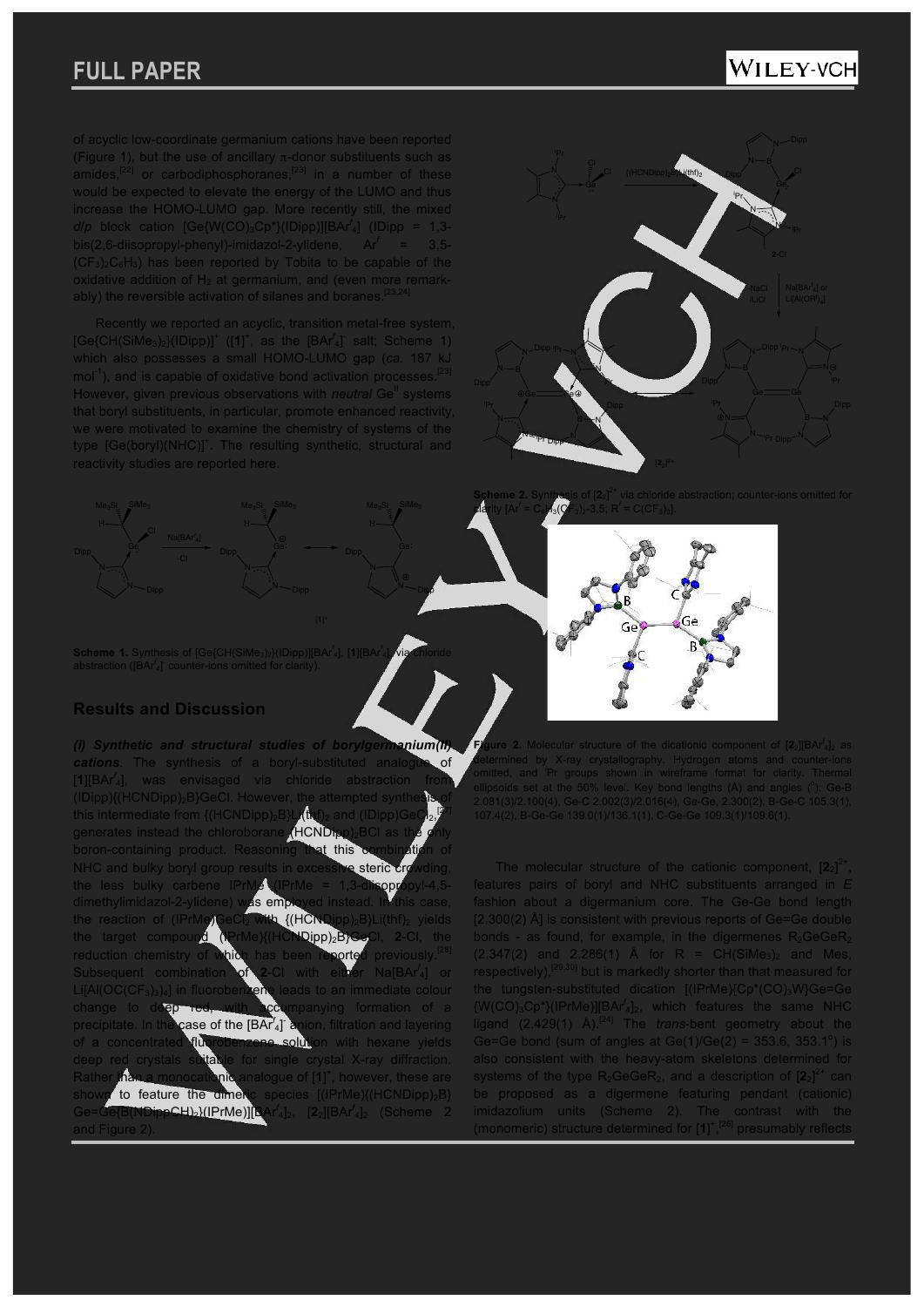the lower cumulative steric demands of the  $-B(NDippCH)<sub>2</sub>$  and IPrMe fragments over -CH(SiMe<sub>3</sub>)<sub>2</sub> and IDipp, together with the smaller calculated HOMO-LUMO gap for [2]<sup>+</sup> (132 cf. 187 kJ mol<sup>-1</sup> for [1]<sup>+</sup>), which promotes dimerization through the formation of a pair of donor/acceptor interactions. *electrostatic* disincentive to dimerization in the formation of [**2**2] 2+ is presumably also mitigated to some degree by delocalization of the positive charge associated with each metal centre into the carbene heterocycle.

The very low solubility of  $[2_2][BA<sup>r'_{4}]_2</sup>$  once crystallized means that attempts to characterize the  $\left[2_{2}\right]^{2+}$  dication by NMR spectroscopy in non-donor solvents have proved futile (dissolution in donor solvents leads to fragmentation into monogermanium species – see below). The UV-Vis spectrum of a (very dilute) fluorobenzene solution, however, reveals an intense feature at 462 nm, suggestive of the presence of the dimeric form in solution. This absorption is absent in the spectrum measured for thf solutions, but is similar to those measured for other species containing Ge=Ge double bonds (e.g. 455 nm for [Ge(IDipp)]2; 434 nm for (IPrMe){(HCDippN)2B}Ge=Ge  ${B(NDippCH)_2}$ <sup>[28,30]</sup> In the case of the digermavinylidene  ${(HCDippN)_2B}_2Ge=Ge$ , a similar band at 460 nm has been assigned with the help of TD-DFT calculations to the Ge=Ge πto- $π$ <sup>\*</sup> transition.<sup>[2</sup>

In donor solvents such as thf-d<sub>8</sub> or pyridine-d<sub>5</sub>, [2<sub>2</sub>][BA 4]2 dissolves rapidly, leading to cleavage of the germaniumgermanium bond and to the formation of monomeric cationic 1:1 adducts of the type [**2**-L][BAr*<sup>f</sup>* <sup>4</sup>]. In each case, conclusive structural characterization could be o single crystal X-ray crystallography (Scheme 3 and (thf-d8)][BAr*<sup>f</sup>* 4] and [**2**-(py-d5)][BAr*<sup>f</sup>* 4] each features a threecoordinate germanium centre, a pyramidal geometry metal, and Ge-B and Ge-C<sub>NBC</sub> distances which metal, and Ge-B and  $Ge-C<sub>NHC</sub>$  distances progressively longer as the donor strength increases (2 (mean)/2.009 (mean), 2.127(5)/ 2.074(5) and 2.144(4)/2.083(4)  $\rm \AA$  for [ $\rm 2_2$ ][BAr<sup>f</sup><sub>4</sub>]<sub>2</sub>, [ $\rm 2$ -(thf-d<sub>8</sub>)][BAr<sup>f</sup><sub>4</sub>] and [ $\rm 2$ -(py-d<sub>5</sub>)][BAr <sup>4</sup>], respectively). In both mono-cations, the angle subten germanium by the bonds to the neutral donors is close to  $90$ (87.5(2) and 90.2(1)<sup>°</sup> for [2-(thf-d<sub>8</sub>)][BAr<sup>f</sup> 1d **[2-(py-d**<sub>5</sub>  $^{4}$ ])  $^{-}$ while those involving the boryl substituent an [100.9(2)-105.5(1)°]. These observations presumably reflect not





**Figure 3.** Molecular structures of the cationic components of [2-(thf-d<sub>8</sub>)][BAr<sup>f</sup><sub>4</sub>] (left) and [**2**-(py-d5)][BAr*<sup>f</sup>* 4] (right) as determined by X-ray crystallography. Hydrogen atoms, solvate molecules and counter-ions omitted, and *<sup>i</sup>* clarity. Then Key bond lengths  $(A)$  and angles  $($ ): (for [2-(thf-d<sub>8</sub>)][BAr 4]/[**2**-(py-d5)][BAr*<sup>f</sup>* Ge-B 2.127(5)/2.114(4), Ge-C 2.074(5)/2.083(4), Ge-O/N 2.120(4)/2.095(3), B-Ge-C 100.9(2)/102.9(1), B-Ge-O/N 105.2(2)/105.5(1), C-Ge-O/N 87.5(2)/

only the greater steric demands of the boryl substituent, but also the tenets of Bent's rule (i.e. concentration of p-orbital character in the bonds to the more electronegative atoms).<sup>[32]</sup>

**activity studies**. Quantum chemical studies (see rperimental Section and ESI) imply that the HOMO-LUMO gap for [2]<sup>+</sup> is significantly narrower than that for [1]<sup>+</sup> (132 vs. 187 kJ in line with previous reports describing the elevation of in metallylene compounds by the strongly donating boryl substituent. Dimerization and the limited solubility of the resulting dication [**2**2][BAr*<sup>f</sup>* <sup>4</sup>]2, however, caused us to investigate the use of the base-stabilized adducts  $[2-L][BAr^f]$  (L = thf or py) as potential *in situ* sources of the 'naked' [2]<sup>+</sup> cation for reactivity studies. In the event – not unsurprisingly – we find that [**2** thf][BAr*<sup>f</sup>* <sup>4</sup>] functions as the more convenient source of the [**2**] + fragment, with the more strongly bound pyridine adduct being significantly less labile. As such, most reactivity studies were undertaken by employing solid samples of [2<sub>2</sub>][BAr<sup>f</sup><sub>4</sub>]<sub>2</sub> redissolved in thf or thf-d<sub>8</sub>. In the case of (CH(SiMe<sub>3</sub>)<sub>2</sub>-substituted) [**1**][BAr*<sup>f</sup>* <sup>4</sup>], E-H bond activation chemistry is typically followed by the elimination of  $[(IDipp)H]^+$ . We hypothesized that the incorporation of the more strongly donating boryl ancillary ligand in  $\left[2\right]$ <sup>+</sup> (cf. CH(SiMe<sub>3</sub>)<sub>2</sub>) would stabilize the Ge<sup>IV</sup> hydride products to potential reductive elimination processes. Thus, we examined the reactivity of [**2**-thf][BAr*<sup>f</sup>* <sup>4</sup>] towards a range of E-H bonds (possessing apolar, protic and hydridic character) to probe the potential scope of such chemistry.

Addition of an equimolar amount of Et<sub>3</sub>SiH or PhSiH<sub>3</sub> to [2thf][BAr*<sup>f</sup>* <sup>4</sup>] in thf, leads to a rapid colour change from orange to pale yellow, with the <sup>1</sup>H NMR spectrum in each case revealing complete conversion to a single new product. These new species can be shown by a combination of spectroscopic, analytical and crystallographic techniques to be the cationic silyl hydrides  $[2(H)(SiEt_3)][BAr^f_4]$  and  $[2(H)(SiH_2Ph)][BAr^f_4]$ , respectively (Scheme 4). The  ${}^{1}H$  NMR spectrum of the former compound reveals new signals corresponding to the  $E_{13}$ Si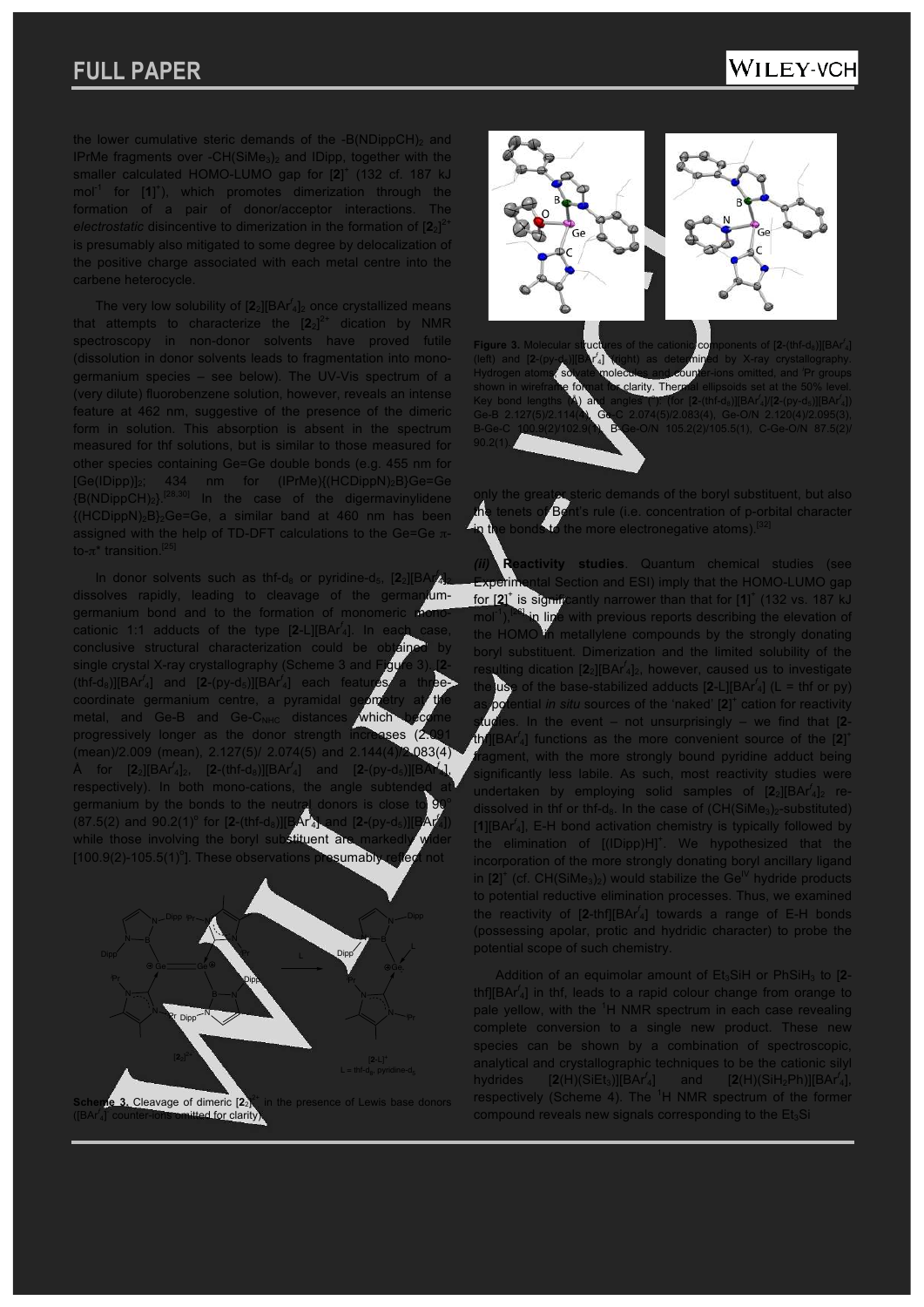## WILEY-VCH



**Scheme 4.** Oxidative activation of  $H_2$  and silanes by  $[2\text{-thf}]^+$  ( $[BA^f_4]^-$  counter-

moiety, and a singlet at 4.17 ppm in the region characteristic of germanium-bound hydrogens. [**2**(H)(SiH2Ph)][BAr*<sup>f</sup>* <sup>4</sup>] also gives rise to a signal in this region, in this case a doublet of doublets at  $\delta_H$  = 4.02 ppm, due to coupling to the diastereotopic protons of the SiH<sub>2</sub>Ph moiety. New signals are also observed in the  $^{29}$ Si NMR spectrum at  $\delta_{\rm Si}$  = 4.0 ppm and -54.9 ppm, respectively (cf. 0 and -60 ppm for  $Et_3SH$  and  $PhSiH_3$ ), and single crystals suitable for X-ray diffraction could be obtained for both products by layering a concentrated fluorobenzene solution with hexane. The structures determined (Figure 4) confirm the formation of the respective  $\text{Ge}^{\mathbb{N}}$  silyl hydrides. In the case of  $[2(\mathsf{H})(\mathsf{SiH}_2\mathsf{Ph})]$ [BAr<sup>f</sup><sub>4</sub>], for example, the formal oxidation from Ge<sup>II</sup> to Ge<sup>IV</sup> brings



with it a marked shortening in the Ge-B and Ge-C distances (2.042(3)/2.000(3) cf. 2.127(5)/2 Å for  $[2\text{-thf}][\text{BAr}^t_4]$ ), and with it a widening in the B-Ge-C angle [110  $4(1)$  vs. 100.9(2)<sup>o</sup>] in order to minimize the increase in steric repulsion between the relatively bulky boryl/NHC substituents. Similar observations can be made for [**2**(H)(SiEt3)][BAr*<sup>f</sup>*  $\mathcal{A}_4$ ], with the B-Ge-C angle in this case widening to 109

Interestingly, Et<sub>3</sub>SiH also reacts with [2<sub>2</sub>][BAr<sup>f</sup><sub>4</sub>]<sub>2</sub> in fluorobenzene and with [2 4] in pyridine-d<sub>5</sub> to generate the same product, **[2***(* Ithough the reaction in each case proceeds significantly more slowly than with [**2** thf][BAr<sup>*f*</sup><sub>4</sub>], consis nt with less facile access to the putative basefree monomeric cation + ition. The reaction of [**2**py][BAr<sup> $f$ </sup><sub>4</sub>] with  $\mathbf{\hat{E}}$ for example, takes 10 h to proceed to completion at 333 K, while the corresponding reaction with [**2** thf<sup>[[BAr<sup>*f*</sup><sub>4</sub>] is co</sup> in the time taken to acquire an NMR spectru

[**2**-thf][BAr*<sup>f</sup>* <sup>4</sup>] also reacts with dihydrogen under relatively mild conditions, albeit significantly more slowly than with silanes. Thus, storage under one atmosphere pressure in thf-d $_8$ , leads to sion over 7 d at room temperature. The product aracterized by a signal at  $\delta_{\rm H}$  = 4.17 ppm which integrates as ermanium-bound hydrogens, and the formation of the dihydride species  $[2(H)_2][BAr^f]$  is also consistent with the results from X-ray crystallography (Figure 4). Although the positions of the hydrogen atoms must be viewed with the usual  $\blacktriangleright$  relating to the location of metal-bound hydrides by X-ray techniques, the shortened Ge-B and Ge-C distances [2.048(2) and 1.991(2) Å, respectively] and widened B-Ge-C angle [114.4(1)<sup>o</sup>] are consistent with those found for other Ge<sup>IV</sup> species, including the (silyl)hydrides [**2**(H)(SiH2Ph)][BAr*<sup>f</sup>* <sup>4</sup>] and [**2**(H)(SiEt3)][BAr*<sup>f</sup>* <sup>4</sup>].

The reactivity of the [2]<sup>+</sup> fragment towards protic E-H bonds has also been examined. Exposure of [2-thf][BAr<sup>f</sup><sub>4</sub>] to NH<sub>3</sub> (at 1 tmosphere pressure), leads to complete conversion to a new product over a period of < 5 min. Monitoring of the reaction by *in situ* NMR measurements shows that the new compound is characterized by a broad GeH singlet at  $\delta_H = 5.66$  ppm (integrating to 1H) together with resonances associated with the NHC and boryl substituents. In addition, a high-field signal (at  $\delta_H$ )  $= 0.32$  ppm) integrating to 2H can be assigned to a GeNH<sub>2</sub> unit. The similarity in the chemical shifts of both signals to the GeH and GeNH<sub>2</sub> signals measured for structurally characterized species of the type  $Ar_2Ge(H)(NH_2)$  (e.g. GeH:  $\delta_H = 5.47, 5.84$ ) ppm for Ar =  $C_6H_3Mes_2-2.6$  and  $C_6H_3Dipp_2-2.6$  in benzene-d<sub>6</sub> and toluene-d<sub>8</sub>, respectively; GeNH<sub>2</sub>:  $\delta_H$  = -0.37, -0.37 ppm),<sup>[11a</sup>] suggests that this species is the N-H activation product [**2**(H)(NH2)][BAr*<sup>f</sup>* <sup>4</sup>] (Scheme 5). Even at short reaction times, however, the characteristic imidazolium CH resonance of the [(IPrMe)H]<sup>+</sup> cation ( $\delta_H$  = 8.76 ppm) is observed to grow in, together with a new set of resonances corresponding to the (known) boryl amine,  $H_2NB(NDippCH)_2$ .<sup>[12a,32]</sup> After 2 days, the initially formed intermediate is completely converted into  $[(IFrMe)H]^+$  and  $H_2NB(NDippCH)_2$  (Scheme 5). Presumably, the very strong B-N bond, and its facile formation through the coupling of electrophilic and nucleophilic fragments, provides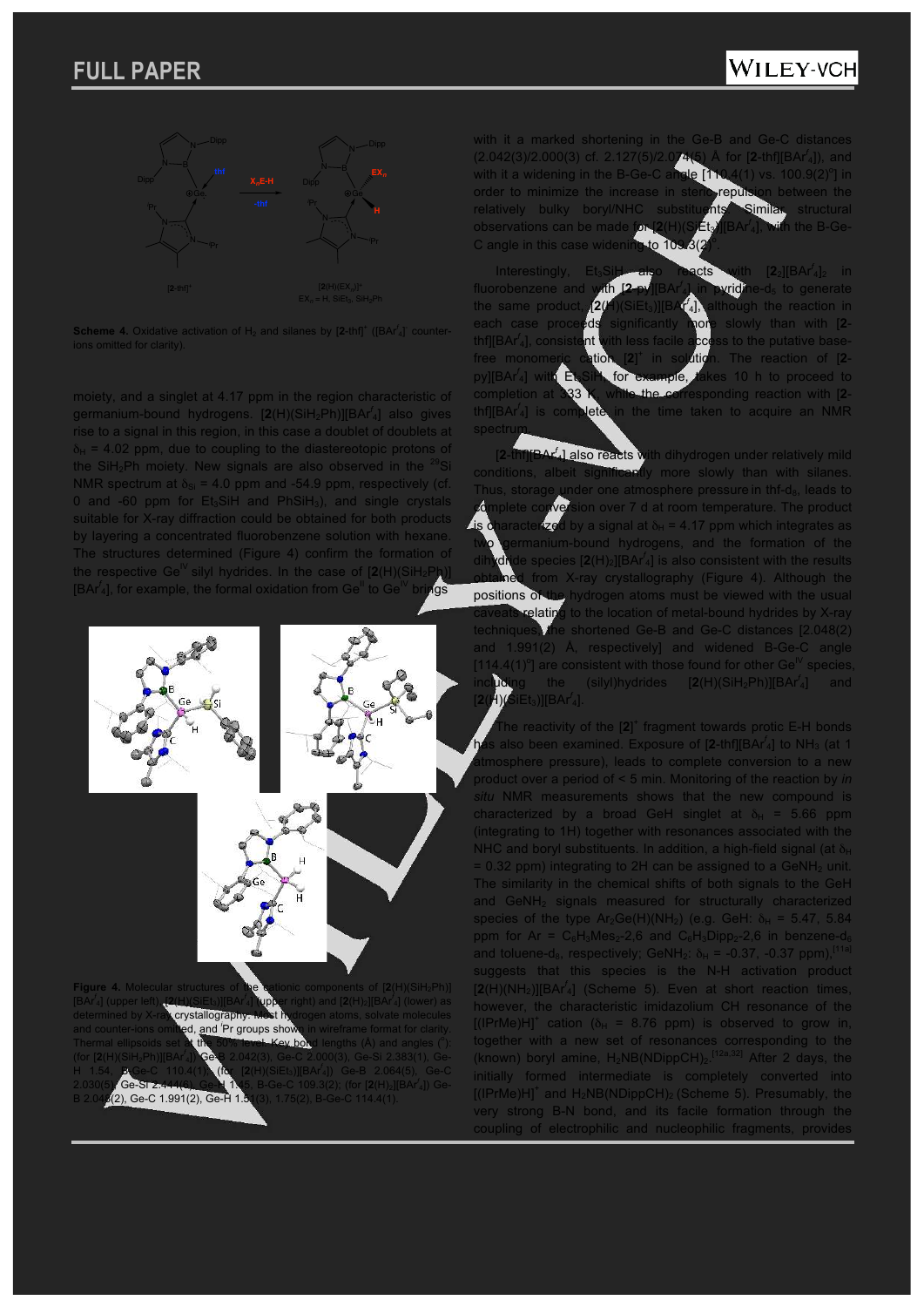### WILEY-VCH

both thermodynamic and kinetic driving forces for this chemistry. Such a hypothesis is consistent with the observation that (unlike the chemistry seen for [**1**] + ), this is the only example encountered of reductive elimination from  $\mathsf{Ge}^{\mathsf{IV}}$  products derived from [2]<sup>+</sup>. Moreover, the B-N reductive elimination process has direct parallels with the chemistry observed for the bis(boryl)tin<br>system (BCDippN) B) So(H)NU [12a] system ({HCDippN}<sub>2</sub>B)<sub>2</sub>Sn(H)NH<sub>2</sub>.



Scheme 5. Generation of  $[(PrMe)H]^*$  and  $H_2NB(NDippCH)_2$  in the reaction of  $[2-th]^*$  with NH<sub>3</sub>, via the postulated intermediate  $[2(H)(NH_2)][BAr'_4]$  ( $[BAr'_4]^*$ 

Tobita and co-workers have reported that the addition of B-H/Si-H bonds across the Ge<sup>II</sup> centre in  $[Ge{W(CO)_3Cp^*}\rangle$ (IDi is reversible.<sup>[25]</sup> With this in mind, we were interested to probe whether similar behaviour could be observed in the case + , and specifically whether reductive release of silane promoted from [2(H)(SiEt<sub>3</sub>)][BAr<sup>f</sup><sub>4</sub>] at elevated temperatures. Solutions in thf-d $_8$  were heated to 333 K and the monitored by *in situ* NMR measurements. Ove several days, clean formation of a new produ although this process does not appear to involve the ev Et3SiH, or the formation of [**2**-thf][BAr*<sup>f</sup>* <sup>4</sup>]. Analysis by ESI-MS (envelope centred on *m*/*z* = 837.6) suggests the formation of a cationic species from  $[2(H)(SiEt_3)][BAr_4]$  via the uptake of one equivalent of thf-d $_8$ , and the <sup>29</sup>Si NMR spectrum feature resonance at  $\delta_{\text{Si}}$  = 17.4 ppm consistent with a compound type ROSiEt<sub>3</sub> (*cf.* 17.9 ppm for <sup>n</sup>C<sub>5</sub>H<sub>11</sub>OSiEt<sub>3</sub>).<sup>[4</sup> reaction is carried out in protio thf, the correspo mass spectrum comes at  $m/z = 829.5$  and additional signals are seen in the region associated with ring-opened that is the region associated with ring-opened the  $2 \text{ rad}$ (e.g. an OCH<sub>2</sub> multiplet at  $\delta_H = 3.34$  ppm integrating to identity of the product is also suggested by the results of a single crystal X-ray diffraction study (Scheme 6 and Figure 5), with the cationic component being formed via formal insertion of thf-d<sub>8</sub><br>into the Ge-Si bond. Ring opening proceeds via the formation of into the Ge-Si bond. Ring opening proceeds Ge-C and Si-O bonds, with the implication being that the silyl ligand in  $[2(H)]$ ses electrophilic character at silicon. This hypothesis is consistent with simple electronegativity arguments, (Pauling electronegativities: Si, 1.90; Ge,  $2.01$ ,  $^{[32]}$  and also and also with the finding that [2(H)(SiEt<sub>3</sub>)][BAr<sup>f</sup><sub>4</sub>] reacts with water or phenol, leading to the formation of  $[2(H)_2][BAr^f]$ together with products containing Si-O bonds (Scheme 6).

In the case of  $[2(H)(C_4D_8\text{QSiEt}_3)][BAr^f_4]/[2(H)(C_4H_8OSiEt_3)]$ [BAr<sup>f</sup><sub>4</sub>], we propo involving initial nucleophilic



**Scheme 6. Reactivity of towards thf and protic reagents** counter-ions omitted for clarity).



**Figure 5.** Molecular structure of the cationic component of Figure<br><del>[2</del>(H)(C<sub>4</sub>D **†∡(F)(C<sub>4</sub>D<sub>8</sub>C**SiEt<sub>3</sub>)][BAr<sup>'</sup>4] as determined by X-ray crystallography. Most<br>**hydrogen atoms, solvate** molecules and counter-ions omitted, and <sup>'</sup>Pr groups shown in wirefrante format for clarity. Thermal ellipsoids set at the 35% level.<br>Key bond lengths (Å) and angles (°): Ge-B 2.047(4), Ge-C(27) 2.005(3), Ge-

attack by thf on the silicon centre in [2(H)(SiEt<sub>3</sub>)][BAr<sup>f</sup><sub>4</sub>] to give a th<sup>r</sup>-stabilized silylium cation and a three-coordinate NHCstabilized hydrido germylene (Scheme 7).<sup>[36]</sup> The formation of former is supported by examination of the corresponding reaction of [**2**(H)(SiEt3)][BAr*<sup>f</sup>* <sup>4</sup>] with 4-(*N*,*N*-dimethylamino) pyridine (dmap), which yields the related (but less labile) [(dmap)SiEt<sub>3</sub>]<sup>+</sup> cation. The very similar trimethylsilylium adduct [(dmap)SiMe<sub>3</sub>]<sup>+</sup> has been reported previously by Burford and coworkers,<sup>[37]</sup> and the spectroscopic data for [(dmap)SiEt<sub>3</sub>]<sup>+</sup> obtain-



**Scheme 7.** Proposed mechanism for the activation of thf by  $[2(H)(SiEt<sub>3</sub>)][BAr<sup>f</sup>_{4}]$ . ([BAr*<sup>f</sup>* 4] - counter-ions omitted for clarity)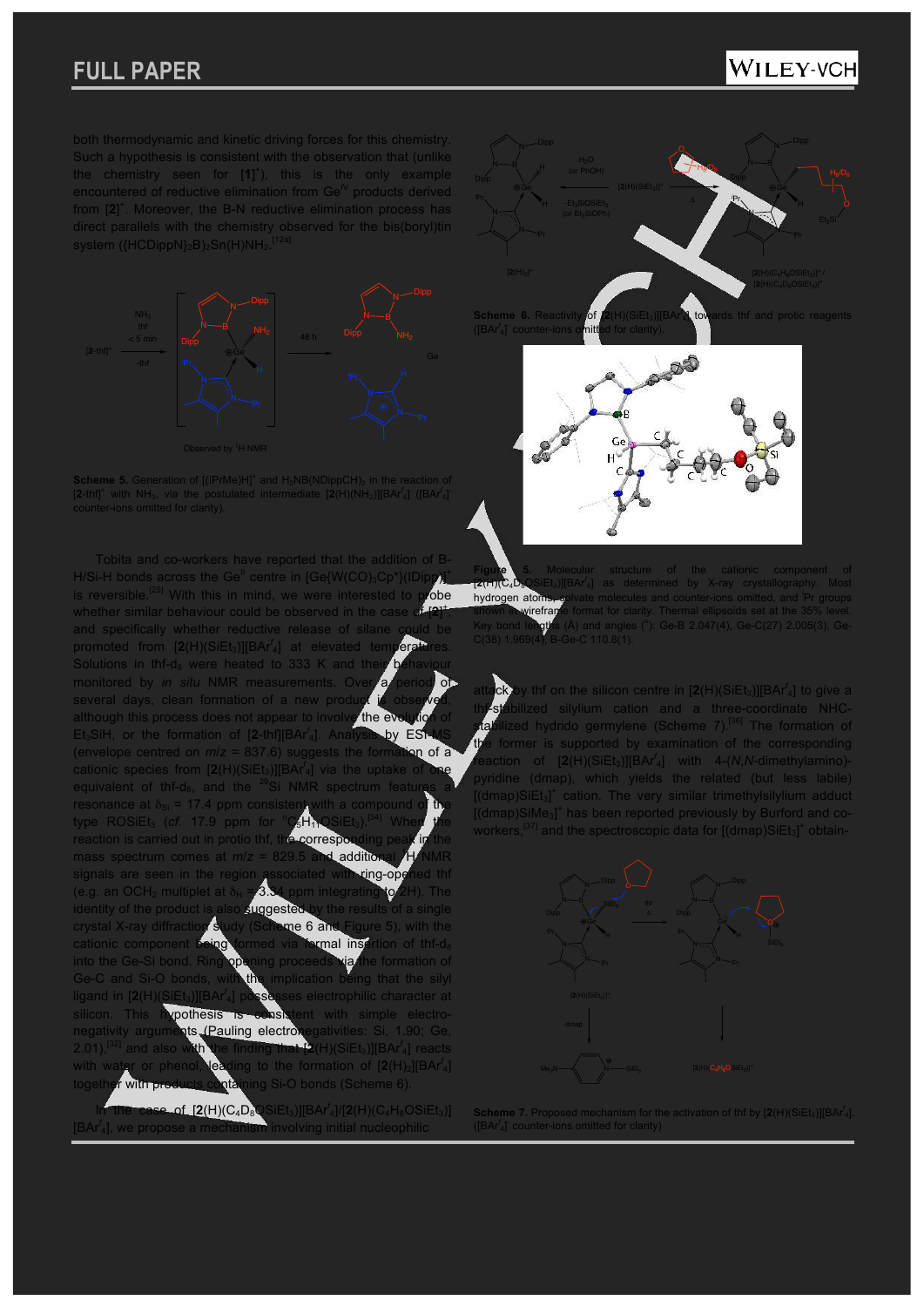## WILEY-VCH

ed from [2(H)(SiEt<sub>3</sub>)][BAr<sup>f</sup><sub>4</sub>]/dmap are identical to those obtained from the reaction of Et<sub>3</sub>SiCl/dmap in the presence of Ag(OTf). In the formation of  $[2(H)(C_4H_8OSiEt_3)]^+$ , subsequent nucleophilic attack by the (neutral) hydrido germylene at the  $\alpha$ -carbon of the activated thf moiety then brings about ring opening in a manner similar to numerous other thf activation processes reported in the literature.<sup>[38]</sup> The overall process amounts to cleavage of thf by the combined action of a silicon-centred Lewis acid and a germanium-centred Lewis base.

### **Conclusions**

Attempts to synthesize an NHC-ligated (boryl)germanium(II) cation,  $[Ge(B(NDippCH)<sub>2</sub>](PrMe)]<sup>+</sup>$ , analogous to recently reported alkyl and [Cp\*W(CO)<sub>3</sub>]-stabilized systems, lead instead to the formation of the corresponding dimer [(IPrMe){(HCN-Dipp)<sub>2</sub>B}Ge=Ge{B(NDippCH)<sub>2</sub>}(IPrMe)]<sup>2+</sup>,  $[2_2]^{2+}$ The reduced steric demands of the carbene ligand employed and the strong σ-donating capabilities of the boryl substituent (with consequent narrowing of the HOMO-LUMO gap) presumably contribute to these structural differences. Nonetheless,  $[2_2]^{2+}$  is readily cleaved in the presence of donors such as thf or pyridine to give monomeric adducts, and in the case of  $[Ge\{B(NDippCH)_2\}]$  $(IPrMe)(thf)]<sup>+</sup>$ , the additional donor is sufficiently labile that it can act as a convenient source of the  $[Ge/B(NDippCH)_2](IPrh)$ fragment. This lability, together with the very small HOMO-LUMO gap calculated for the putative two-coordinate germy ylidene (132 kJ mol<sup>-1</sup>) contribute to the facile oxidat activation chemistry observed. Thus, [Ge{B(NDip (IPrMe)(thf)]<sup>+</sup> reacts with silanes and hydrogen, leading to the formation of  $\text{Ge}^{\mathbb{N}}$  products, while the cleavage of in ammonia proceeds via similar initial steps, but yields products containing C-H and B-N bonds.

### **Experimental Section**

#### *General details*

All manipulations were carried out using standard Sch techniques under an atmosphere of argon. Hexane was degasting the state of an argument and the state of the state by an interesting and the state of the state by an interesting and the state of the state of the state of th sparging with argon and dried using<br>SPS: fluorobenzene was dried by refi SPS; fluorobenzene was dried by **refluxing** over CaH<sub>2</sub>. This d<sub>8</sub> was dried over LiAlH<sub>4</sub>; pyridine-d<sub>5</sub> was dried over CaCl<sub>2</sub>. NMR samples were prepared under argon in 5 mm Wilmad 507-PP tubes fitted with J. Young Teflon valves. NMR spectra were measured on Varian Mercury-VX, Bruker Avance III HD Nanobay or Bruker AVII spectrometers operating at 300, 400 or 500 MHz, respectively (for <sup>1</sup>H measurements); <sup>1</sup>H and <sup>13</sup>C NMR spectra were referenced internally to residual protio-solvent (<sup>1</sup>H) or solvent (<sup>13</sup>C) resonances and are reported relative to tetramethylsilane<br> $\delta$  = 0 npm), <sup>11</sup>B, <sup>12</sup>F and <sup>27</sup>AI NMR spectra were referenced with respect ere referenced with respect to  $BF_3$  OEt<sub>2</sub>, C<br>quoted in  $\delta$  (p and  $[A|(H_2O)_6]^{3+}$ , resp <sup>3+</sup>, respectively. Chemical shifts are quoted in δ (ppm) and coupling constants in Hz. Elemental analyses were carried out at London Metropolitan University. The synthesis of **2**-Cl was carried out as per the literature method.<sup>[28]</sup>

*Crystallography*

Single-crystal X-ray diffraction data were collected using an Oxford<br>Diffraction Supernova dual-source diffractometer equipped with a 135 mm Atlas CCD area detector. Crystals were selected under Paratone-N or Fomblin Y oil, mounted on MiTeGen Micromount loops and quenchcooled using an Oxford Cryosystems open flow N<sub>2</sub> cooling device.<sup>[39a]</sup> Data were collected at 150 K using mirror monochromated Cu K<sub>o</sub> radiation ( $\lambda = 1.5418$  Å; Oxford Diffraction Supernova). Data collected were processed using the CrysAlisPro package, including unit cell were processed using the CrysAlisPro parameter refinement and inter-frame scaling (which was carried out using SCALE3 ABSPACK within CrysAlisPro).<sup>[39b]</sup> Equivalent reflections were merged and diffraction patterns processed with the CrysAlisPro suite.<sup>[36b]</sup> Structures were solved ab initio from the integrated intensities suite.<sup>[36b]</sup> Structures were solved ab intitio from the integrated intensities<br>using SHELXT<sup>[39c]</sup> or Superflip<sup>[39d]</sup> and refined on F<sup>2</sup> using SHELXL<sup>[39e</sup> using SHELXL with the graphical int<mark>erface Olex2<sup>[39f]</sup> or X</mark>-S<mark>eed,<sup>[39g]</sup> or using full-</mark>matrix refinement with CRYSTALS.<sup>[36h-j]</sup> CCDC deposition<br>[35-1952691. numbers 1952685-1952691.

#### *DFT calculations*

culations, including geometry optimizations were performed using the Amsterdam Density Functional (ADF) 2014 software package. Calculations were performed using the Vosko-Wilk-Nusair local density approximation with exchange from Becke,<sup>[40a]</sup> and correlation correction from Perdew,<sup>[40b]</sup> and three dimension dispersion effect.<sup>[40c]</sup> Slater-type orbitals (STOs) were used for the triple zeta basis set with an additional set of polarization functions (TZP).<sup>[40d]</sup> The large core basis set approximation was applied with no molecular symmetry. General numerical quality was good. Geometric details and molecular were obtained after unrestricted geometry optimization.

### *Syntheses of Novel Compounds*

**[22][BAr***<sup>f</sup>* **4]2**: **2**-Cl (750 mg, 1.11 mmol) and Na[BAr*<sup>f</sup>* <sup>4</sup>] (984 mg, 1.11 mmol) were combined in fluorobenzene. The solution immediately turned a deep red, and was stirred for a further 1 h. After filtration, the solution was concentrated and layered with hexane. Storage at 248 K for 3 d leep red crystals, which were isolated, washed with a small amount of cold fluorobenzene, and dried in vacuo. Yield: 812 mg, 49%. The very low solubility of [**2**2][BAr*<sup>f</sup>* <sup>4</sup>]<sup>2</sup> precluded attempts to characterize it by NMR spectroscopy in non-donor solvents. Dissolution in donor solvents (such as thf) leads to fragmentation into mono-germanium species which were amenable to NMR study (see below). UV-vis (fluorobenzene):  $\lambda_{\text{max}}$  = 462 nm ( $\epsilon$  = 9840 M<sup>-1</sup> cm<sup>-1</sup>). Elemental microanalysis: found (calc. for  $C_{69}H_{68}B_2F_{24}GeV_4$ ): C 54.98 (55.12)%, H 4.62 (4.56)%, N 3.71 (3.73)%. Crystallographic data:  $C_{138}H_{136}B_4F_{48}Ge_2N_8$ ,  $M_r$  = 3006.99, triclinic, P-1, a = 17.0530(2), b = 17.6136(2), c 28.6924(4) Å, α = 94.938(1), β = 103.799(1), γ = 106.493(1)°, V = 7914.9(2)  $\mathbb{A}^3$ , Z = 2, R<sub>1</sub> = 0.0775 (28091, I > 2 $\sigma$ (I)), wR<sub>2</sub> = 0.2186 (all 32903 unique reflections).

**[2-(thf-d8)][BAr***<sup>f</sup>* **<sup>4</sup>]** and **[2-(py-d5)][BAr***<sup>f</sup>* **<sup>4</sup>]** were obtained in essentially quantitative yields by dissolving  $[2_2][BA<sup>f</sup>_{4}]_2$  in thf-d<sub>8</sub> or pyridine-d<sub>5</sub>, respectively. Single crystals suitable for X-ray crystallography were obtained by layering a concentrated solution with hexane and storage at room temperature. Data for [2-(py-d<sub>5</sub>)][BAr<sup>f</sup><sub>4</sub>]: <sup>1</sup>H NMR (400 MHz, pyridine-d5, 298 K): 1.10 (br overlapping m, 12H, CH(C*H*3)2, boryl), 1.10 (br overlapping m, 12H, CH(CH<sub>3</sub>)<sub>2</sub>, NHC), 1.23 (d,  ${}^{3}J_{HH}$  = 6.5 Hz, 12H, CH(C*H*3)2, boryl), 2.14 (s, 6H, backbone C*H*3, NHC), 3.37 (br m, 4H,  $CH(CH<sub>3</sub>)<sub>2</sub>$ , boryl), 5.06 (sept,  ${}^{3}J_{HH}$  = 7.0 Hz, 2H, CH(CH<sub>3</sub>)<sub>2</sub>, NHC), 6.66 (s, 2H, backbone CH, boryl), 7.34 (br m, 4H, *m*-CH, boryl), 7.51 (t,  ${}^{3}J_{HH}$  = 7.8 Hz, 2H, *p*-CH, boryl), 7.84 (s, 4H, *p*-CH, [BAr*<sup>f</sup>* 4] - ), 8.43 (s, 8H, *o*-CH, [BAr<sup>f</sup><sub>4</sub>]<sup>'</sup>). <sup>11</sup>B{<sup>1</sup>H} NMR (128 MHz, pyridine-d<sub>5</sub>, 298 K): −6 ([BAr<sup>f</sup><sub>4</sub>]<sup>'</sup>), 33 (boryl). Crystallographic data: (contains 1.5 pyridine solvate molecules)  $C_{81.5}H_{80.5}B_2F_{24}GeN_{6.5}$ , M<sub>r</sub> = 1701.23, orthorhombic, Pba2, a = 22.8649(3)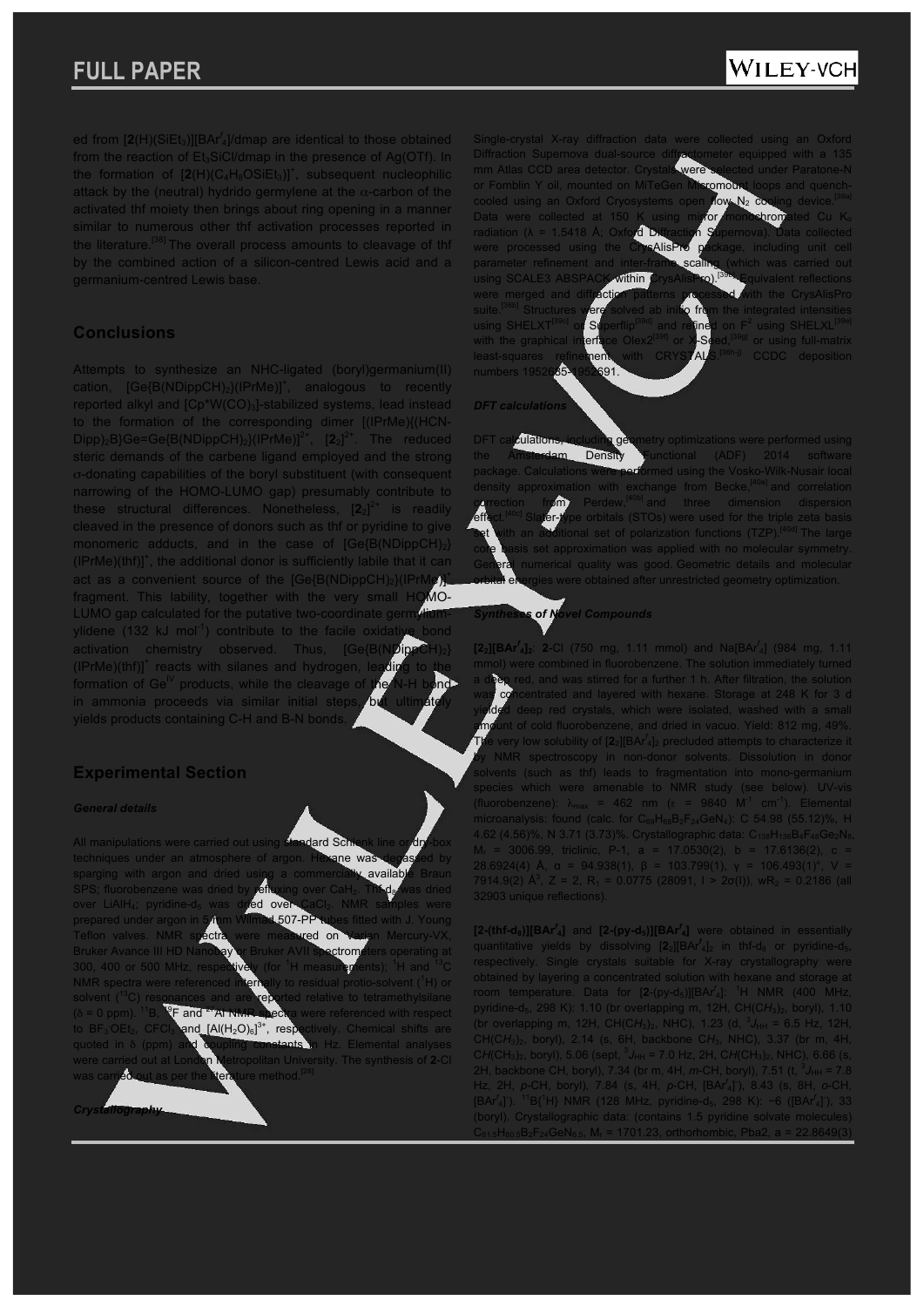WILEY-VCH

Å, b = 26.8024(3) Å, c = 13.2326(1) Å, V = 8109.4(2) Å<sup>3</sup>, Z = 4, R<sub>1</sub> = 0.0441 (15211,  $|2\sigma(1)|$ , wR<sub>2</sub> = 0.1178 (all 16849 unique reflections). Data for  $[2-(\text{thf-d}_8)][BAr_4]^2$ : <sup>1</sup>H NMR (400 MHz, thf-d<sub>8</sub>, 298 K):  $\delta_H$  1.18 (d, *J*HH = 6.7 Hz, 12H, CH(C*H*3)2, boryl), 1.24 (br m, 12H, CH(C*H*3)2, boryl), 1.29 (br m, 12H, CH(C*H*3)2, NHC), 2.29 (s, 6H, backbone C*H*3, NHC), 3.24 (sept,  ${}^{3}J_{HH}$  = 6.4 Hz, 4H, CH(CH<sub>3</sub>)<sub>2</sub>, boryl), 4.83 (sept,  ${}^{3}J_{HH}$  = 6.9 Hz, 2H, CH(CH<sub>3</sub>)<sub>2</sub>, NHC), 6.43 (s, 2H, backbone CH, boryl), 7.26 (d, <sup>3</sup>J<sub>HH</sub> = 7.5 Hz, 4H, *m*-CH, boryl), 7.33 (t,  ${}^{3}J_{HH}$  = 7.5 Hz, 2H, *p*-CH, boryl), 7.59 (s, 4H, *p*-CH, [BAr*<sup>f</sup>* 4] - ), 7.80 (s, 8H, *o*-CH, [BAr*<sup>f</sup>* 4] - ). <sup>11</sup>B{<sup>1</sup>H} NMR (128 MHz, thf-d<sub>8</sub>, 298 K):  $\delta_B$  -6 ([BAr<sup>f</sup><sub>4</sub>]<sup>-</sup>), 34 (boryl). <sup>13</sup>C{<sup>1</sup>H} NMR (101 MHz, thf-d<sub>8</sub>, 298 K): δ<sub>C</sub> 10.6 (backbone CH<sub>3</sub>, NHC), 21.8 (CH(CH<sub>3</sub>)<sub>2</sub>, NHC), 24.0, 26.6 (CH(*C*H3)2, boryl), 29.5 (*C*H(CH3)2, boryl), 55.0 (*C*H(CH3)2, NHC), 118.4 (br m, *p*-CH, [BAr*<sup>f</sup>* 4] - ), 124.2 (backbone CH, boryl), 125.2 (*m*-CH, boryl), 125.7 (q,  ${}^{1}J_{C-F}$  = 271.8 Hz, CF<sub>3</sub>, [BAr<sup>f</sup><sub>4</sub>]), 129.5 (p-CH, boryl), 130.0 (backbone C, NHC), 130.2 (qq,  ${}^{3}J_{C-B} = 2.4$  Hz,  ${}^{2}J_{C-F} = 32.2$  Hz, *m*-C, [BAr*<sup>f</sup>* 4] - ), 135.8 (*o*-CH, [BAr*<sup>f</sup>* 4] - ), 140.4 (*i*-C, boryl), 147.4 (*o*-C, boryl), 163.0 (q, <sup>1</sup> *J*C-B = 50.1 Hz, *i*-C, [BAr*<sup>f</sup>* 4] - ), 167.0 (imidazolylidene C, NHC). <sup>19</sup>F NMR (377 MHz, thf-d<sub>8</sub>, 298 K): δ<sub>F</sub> −63.4 ([BAr<sup>f</sup><sub>4</sub>]). Elemental microanalysis: found (calc. for  $C_{73}H_{76}B_2F_{24}GeN_4O$ ): C 55.12 (55.65)%, H 4.73 (4.86)%, N 3.66 (3.56)%. Crystallographic data: (contains 1 thf solvate molecule)  $C_{77}H_{84}B_2F_{24}GeN_4O_2$ , M<sub>r</sub> = 1647.69, monoclinic, P2<sub>1</sub>/c, a = 13.1361(2), b = 23.9448(4), c = 26.3106(4) Å, β = 89.683(2)°, V = 8275.6(2)  $\mathbb{A}^3$ , Z = 4, R<sub>1</sub> = 0.0847 (12843, I>2 $\sigma$ (I)), wR<sub>2</sub> = 0.2472 (all 14624 unique reflections).

 $[2(H)(SiEt<sub>3</sub>)][BAr<sup>f<sub>4</sub></sup>]$ : Et<sub>3</sub>SiH (5.3  $\mu$ L, 0.03 mmol) was added to a solution of [2-(thf-d<sub>8</sub>)][BAr<sup>f</sup><sub>4</sub>] (50 mg, 0.03 mmol) in thf-d<sub>8</sub> (0.5 mL) in a J. Young's NMR tube. The solution immediately changed colour from yellow colourless, and <sup>1</sup>H NMR spectroscopy revealed complete conversion to the product within 5 min. Alternatively, the reaction can be performed by mixing Et<sub>3</sub>SiH and [2<sub>2</sub>][BAr<sup>f</sup><sub>4</sub>]<sub>2</sub> in fluorobenzene or d<sub>5</sub>-pyridine, in which case the reaction mixture was respectively stirred for temperature or heated at 333 K for 10 h. Single crystals suit diffraction were obtained by layering a concentrated fluorobenzene solution with hexane and storage at 248 K. Yield:  $0.020$  g,  $37\%$ . <sup>1</sup>H NMR (400 MHz, thf-d<sub>8</sub>, 298 K): δ<sub>H</sub> 0.20 (m, 3H, SiCH(H)CH<sub>3</sub>, SiEt<sub>3</sub>), 0.49 (m, 3H, SiCH(*H*)CH<sub>3</sub>, SiEt<sub>3</sub>), 0.70 (d, <sup>3</sup>J<sub>HH</sub> = 6.7 Hz, 3H, CH(CH<sub>3</sub>)<sub>2</sub>, NHC), 0.77 (t,  ${}^{3}J_{HH}$  = 7.9 Hz, 9H, SiCH<sub>2</sub>CH<sub>3</sub>, SiEt<sub>3</sub>), 1.14 (d, 3  $J_{\text{HH}}$  = CH(C*H*3)2, boryl), 1.17 (br m, 12H, CH(C*H*3)2, boryl), 1.33 (d, <sup>3</sup>  $J$ d,  $^3J_{\text{HH}}$ Hz, 3H, CH(CH<sub>3</sub>)<sub>2</sub>, NHC), 1.43 (d, <sup>3</sup>J<sub>HH</sub> = 7.0 Hz, 6H, CH(CH<sub>3</sub>)<sub>2</sub>, boryl), 1.57 (d,  ${}^{3}J_{HH}$  = 7.0 Hz, 3H, CH(CH<sub>3</sub>)<sub>2</sub>, NHC), 1.61 (d, <sup>3</sup> 3H, CH(CH<sub>3</sub>)<sub>2</sub>, NHC), 2.23 (s, 3H, backbone CH<sub>3</sub>, NHC) backbone CH<sub>3</sub>, NHC), 2.74 (br m, 2H, CH(CH<sub>3</sub>)<sub>2</sub>, boryl), 3.13 (br m, 2H, CH(CH<sub>3</sub>)<sub>2</sub>, boryl), 4.17 (s, 1H, GeH), 4.36 (sept, <sup>3</sup>J<sub>HH</sub> = 7.3 Hz<sup>1</sup> 1H, CH(CH<sub>3</sub>)<sub>2</sub>, NHC), 4.48 (sept, <sup>3</sup>J<sub>HH</sub> = 6.9 Hz, **1H, GH**(CH<sub>3</sub>)<sub>2</sub>, NHC), 6.61 (s, 2H, backbone CH, boryl), 7.10-7.40 (m, 6H, *m*- and *p* 4H, *p*-CH, [BAr*<sup>f</sup>* 4] - ), 7.80 (s, 8H, *o*-CH, [BAr*<sup>f</sup>* ী -  $^1$ H NM CD2Cl2, 298 K): δ<sup>H</sup> 0.12 (m, 3H, SiC*H*(H)CH3, SiEt3), 0.41 (m, 3H,  $Sich(H)CH_3$ , SiEt<sub>3</sub>), 0.64 (d, <sup>3</sup><br><sup>3</sup>  $I = 7.6$  Hz, 0H, SiCH C *J*HH = 6.5 Hz, 3H, CH(C*H*3)2, NHC), 0.73 (t, 7.6 Hz, 9H, SiCH<sub>2</sub>CH<sub>3</sub>, <mark>SiEt<sub>3</sub>), 1.12</mark><br>12 Doly[), 1.15 (dr.m. 12**H, CH(CH<sub>3</sub>)2,** *J*<sub>HH</sub> = **6**.9 Hz, 6H, CH(CH<sub>3</sub>)<sub>2</sub>, boryl), 1.15 Hz, 3H, CH(CH<sub>3</sub>) *J*HH = 6.9 Hz, 6H, CH(C*H*3)2, boryl), 1.48 (d,  $3$  $J_{\text{HH}}$  = 6.9 Hz,  $3H$ , CH(CH<sub>3</sub>)<sub>2</sub>, NHC), 1.53 (d, <sup>3</sup> *J*HH = 7.0 Hz, 3H, CH(CH<sub>3</sub>)<sub>2</sub>, NHC), 2.14 (s, 3H, backbone CH<sub>3</sub>, NHC), 2.25 (s, 3H, backbone CH3, NHC), 2.66 (br m, 2H, C*H*(CH3)2, boryl), 3.05 (br m, 2H,  $CH(CH<sub>3</sub>)<sub>2</sub>$ , bor 7.3 Hz, 4.41 (sept, 3 *J*HH = 7.1 Hz, 1H, C*H*(CH3)2, NHC), 6.45 (s, ryl), 7.13-7.39 (m, 6H 4H, *p*-CH, [BAr*<sup>f</sup>* ), 7.72 (s, 8H, *o*-CH, [BAr*<sup>f</sup>* 4] -  $18(1H)$  NMR (128 MHz) thf-d<sub>8</sub>, 298 K): δ<sub>B</sub> -6 ([BAr<sup>f</sup> 4]  $H$ } NMR (101 MHz, thf-d $_8$ , 298 K):  $\frac{1}{2}$ C<sub>5</sub>.9 (SiCH<sub>2</sub>CH<sub>3</sub>), 8.4 (SiCH<sub>2</sub>CH<sub>3</sub>), 10.8, 10.9 (backbone CH<sub>3</sub>, NHC), **21.2, 21.4 (2 overlapping** signals), 21.6, (CH(CH<sub>3</sub>)<sub>2</sub>, NHC), 22.8, 23.1, 26.3, 27.0 (CH(*C*H3)2, boryl), 29.5, 29.9 (*C*H(CH3)2, boryl), 55.2, 56.2 (CH(CH<sub>3</sub>)<sub>2</sub>, NHC), 18.4 (br m, p-CH, [BAr<sup>f</sup><sub>4</sub>]), 125.1, 125.3

(backbone CH and *m-*CH, boryl), 125.7 (q, <sup>1</sup> *J*<sub>C-F</sub> = 273.6 Hz, CF<sub>3</sub>, [BAr<sup>f</sup><sub>4</sub>]<sup>-</sup>), <sup>1</sup>29.8 (*p*-CH of boryl), 130.2 *J*C-B = 3.6 Hz, <sup>2</sup> *J*<sub>2</sub> H<sub>z</sub> [BAr*<sup>f</sup>* 4] - ), 132.2 (backbone C, NHC), 135.8 (*o*-CH, [BAr*<sup>f</sup>* 4] - ), 139.8 (*i*-C, boryl), 146.6 (*o*-C, boryl), 151.1 (imidazolylidene C), 163.0 (q, <sup>1</sup>  $J_{C-B} = 48.9$ Hz, *i*-C, [BAr<sup>f</sup><sub>4</sub>]<sup>-19</sup>F NMR (377 MHz, thf-d<sub>8</sub>, 298 K): δ<sub>F -</sub>63.4 ([BAr  $^{29}$ Si{<sup>1</sup>H} NMR (99 MHz, thf-d<sub>8</sub>, 298 K):  $\delta$ <sub>Si</sub> 4.0 (GeSiEt<sub>3</sub>). Elemental <sup>29</sup>Si{<sup>1</sup>H} NMR (99 MHz, thf-d<sub>s</sub>, 298 K); *is* 4.0 (GeSiEt). Elemental<br>microanalysis: found (calc. for C<sub>75</sub>H<sub>81</sub>B<sub>2</sub>F 4GeN.Si+0.5(C<sub>6</sub>H<sub>5</sub>F)): C 56.46 (56.14)%, H 4.91 (5.23)%, N 3.58 (3.36)%. Crystallographic data: (contains 0.5 fluorobenzene solvate molecu  $M_r = 3335.66$ , monoclinic,  $P2_1/c$ , a = 13.1239(2), b = 24.0267(3), c = 26.8459(3) Å, β = 90.023(4)<sup>°</sup>,  $V = 8465.0(2)$ <sup>-γ</sup> 3 0267(3),  $c =$ <br>B<sub>1</sub> = 0.0775 (12989, I>2σ(I)), wR<sub>2</sub>  $\neq$  0.2277 (all 17260 unique reflections).

**[2(H)(SiH2Ph)][BAr***<sup>f</sup>* **1.05** mmol) was added to a  $\overline{\mathsf{m}}$  mg $\overline{\mathsf{b}}$  of the H-d $_8$  (0.5 mL) in a J. Young's NMR tube (the reaction also proceeds to completion, albeit more slowly with the use of 1.0 equiv. of silane). The solution immediately changed colour from yellow to colourless, and <sup>1</sup>H NMR spectroscopy the product within 5 min. Single crystals suitable for X-ray diffraction were obtained by layering a concentrated fluorobenzene solution with hexane, followed by storage at room temperature. Yield: 0.030 g, 56%. <sup>1</sup>H NMR (400 MHz, thf-d<sub>8</sub>, 298 K): δ<sub>H</sub> 0.68 (br m, 3H, CH(CH<sub>3</sub>)<sub>2</sub>, NHC), 0.93 (d,  ${}^{3}J_{HH}$  = 6.9 Hz, 6H, CH(CH<sub>3</sub>)<sub>2</sub>, boryl), 1.04 (br m, 3H, CH(CH<sub>3</sub>)<sub>2</sub>, NHC), 1.16 (d, <sup>3</sup>J<sub>HH</sub> = 6.9 Hz, 6H,  $CH(CH_3)_2$ , boryl), 1.21 (d, <sup>3</sup>J<sub>HH</sub> = 6.7 Hz, 6H, CH(C $H_3)_2$ , boryl), 1.34 (br m, **SH, CH(CH<sub>3</sub>)<sub>2</sub>, NHC)**, 1.45 (d, <sup>3</sup>J<sub>HH</sub> = 7.0 Hz, 6H, CH(CH<sub>3</sub>)<sub>2</sub>, boryl), 1.60  $(\frac{1}{3})_2$ , NHC), 2.24 (br s, 6H, backbone CH<sub>3</sub>, NHC), 2.77  $(s$ ept,  $\overline{\phantom{a}}$ *J*<sub>HH</sub> = 6.7 Hz, 2H, C*H*(CH<sub>3</sub>)<sub>2</sub>, boryl), 3.11 (sept, <sup>3</sup>J<sub>HH</sub> = 6.7 Hz, 2H, CH(CH<sub>3)2</sub>, boryl), 3.65 (d, <sup>3</sup>J<sub>HH</sub> = 3.3 Hz, 1H, GeSiH(H)Ph), 4.02 (dd, <sup>3</sup>J<sub>HH</sub>  $= 3.4, 8.8$  Hz, 1H, GeH), 4.38 (d,  $^{3}J_{HH} = 8.7$  Hz, 1H, GeSiH(*H*)Ph), 4.58 (br m, 2H, C*H*(CH3)2, NHC), 6.68 (s, 2H, backbone CH, boryl), 7.10-7.43 (11H, overlapping m, *m*- and *p*-CH, boryl + *o*-, *m*- and *p*-CH, Ph), 7.59 (s, 4H, *p*-CH, [BAr*<sup>f</sup>* 4] - ), 7.81 (s, 8H, *o*-CH, [BAr*<sup>f</sup>* -]- ). <sup>11</sup>B{<sup>1</sup>H} NMR (128 MHz, thf-d<sub>8</sub>, 298 K):  $\delta_B$  −6 ([BAr<sup>f</sup><sub>4</sub>]'), 24 (boryl). <sup>13</sup>C{<sup>1</sup>H} NMR (101 MHz, thf-d<sub>8</sub>, 298 K): δ<sub>C</sub> 10.6, 10.7 (backbone CH<sub>3</sub>, NHC), 21.2, 22.7, 23.4, 23.9, 24.4, 26.0, 26.8, 27.2 (CH(CH<sub>3</sub>)<sub>2</sub>, boryl and NHC), 29.5, 29.9 (CH(CH<sub>3</sub>)<sub>2</sub>, boryl), 51.6, 56.2 (*C*H(CH3)2, NHC), 118.4 (br m, *p*-CH, [BAr*<sup>f</sup>* 4] - ), 125.2, 125.3 (backbone CH and *m*-CH, boryl), 125.7 (q, <sup>1</sup>J<sub>C-F</sub> = 273.0 Hz, CF<sub>3</sub>, [BAr<sup>f</sup><sub>4</sub>]), 128.8 (*i*-C, PhSi), 129.1 (*m*-CH, PhSi), 129.6 (*p*-CH, boryl), 130.0 (*p*-CH,  $\overline{130.2}$  (gq,  $J_{C-B}$  = 2.4 Hz,  $^{2}J_{C-F}$  = 32.2 Hz, *m*-C, [BAr<sup>f</sup><sub>4</sub>]<sup>-</sup>), 131.6 (backbone C, NHC), 135.8 (*o*-CH, [BAr*<sup>f</sup>* 4] - ), 136.2 (*o*-CH, PhSi), 139.1 (*i*-C, boryl), 146.6 (o-C, boryl), 147.1 (imidazolylidene C), 163.0 (q, <sup>1</sup>J<sub>C-B</sub> = 50.1 Hz, *i*-CH, [BAr*<sup>f</sup>* 4] - ). <sup>19</sup>F{<sup>1</sup>H} NMR (377 MHz, thf-d8, 298 K): −63.4 ([BAr<sup>f</sup><sub>4</sub>]<sup>-</sup>). <sup>29</sup>Si{<sup>1</sup>H} NMR (80 MHz, thf-d<sub>8</sub>, 298 K): −54.9 (GeSiH<sub>2</sub>Ph). Elemental microanalysis: found (calc. for  $C_{75}H_{76}B_2F_{24}GeN_4Si$ ): C: 56.39 (55.89)%, H: 4.67 (4.75)%, N: 3.39 (3.48)%. Crystallographic data:  $C_{75}H_{76}B_2F_{24}GeN_4Si$ , M<sub>r</sub> = 1611.73, monoclinic, I2/c, a = 27.8824(9), b = 13.5656(4), c = 43.9247(14) Å,  $\beta$  = 93.686(3)°, V = 16579.8(9) Å<sup>3</sup>, Z = 8,  $R_1$  = 0.0558 (17251, I>2 $\sigma$ (I)), w $R_2$  = 0.1107 (all 17323 unique reflections).

**Reaction of [2-thf][BAr***<sup>f</sup>* **<sup>4</sup>] with ammonia:** A J. Young's NMR tube containing a solution of  $[2-th][BA<sup>f</sup><sub>4</sub>]$  (50 mg, 0.03 mmol) in thf-d<sub>8</sub> (0.5 mL) was degassed via three freeze-pump-thaw cycles, and back-filled with  $NH<sub>3</sub>$  (ca. 1 atm. pressure). Monitoring via  ${}^{1}H$  NMR spectroscopy revealed essentially instantaneous conversion to a single product, which underwent subsequent conversion over 2 d to the known compounds [(IPrMeH)][BAr<sup>f</sup><sub>4</sub>] and {(HCNDipp)<sub>2</sub>B}NH<sub>2</sub>.<sup>[10a]</sup> Data for first-formed species: <sup>1</sup>H NMR (400 MHz, thf-d<sub>8</sub>, 298 K): 0.32 (s, 2H, GeNH<sub>2</sub>), 1.01 (d,  $\frac{3}{4}$ ,  $\frac{1}{2}$ , 7.0 H<sub>z</sub>, 6H<sub>3</sub>, 4.48 (overleasing m, 42H), 4.33 (overleasing m, 6H) 'J<sub>HH</sub> = 7.0 Hz, 6H), 1.18 (overlapping m, 12H), 1.23 (overlapping m, 6H), 1.37 (d,  ${}^{3}J_{\text{HH}}$  = 7.0 Hz, 6H), 1.41 (d,  ${}^{3}J_{\text{HH}}$  = 6.8 Hz, 6H) [all CH(C*H*3)2,boryl and NHC], 2.28 (s, 6H, backbone C*H*3, NHC), 2.88 (sept,  ${}^{3}J_{HH}$  = 6.7 Hz, 2H, CH(CH<sub>3</sub>)<sub>2</sub>, boryl), 3.07 (sept,  ${}^{3}J_{HH}$  = 6.9 Hz, 2H, C*H*(CH3)2, boryl), 4.68 (br m, 2H, C*H*(CH3)2, NHC), 5.66 (s, 1H, Ge*H*), 6.65 (s, 2H, backbone CH, boryl), 7.27-7.48 (m, 6H, *m*- and *p*-CH, boryl),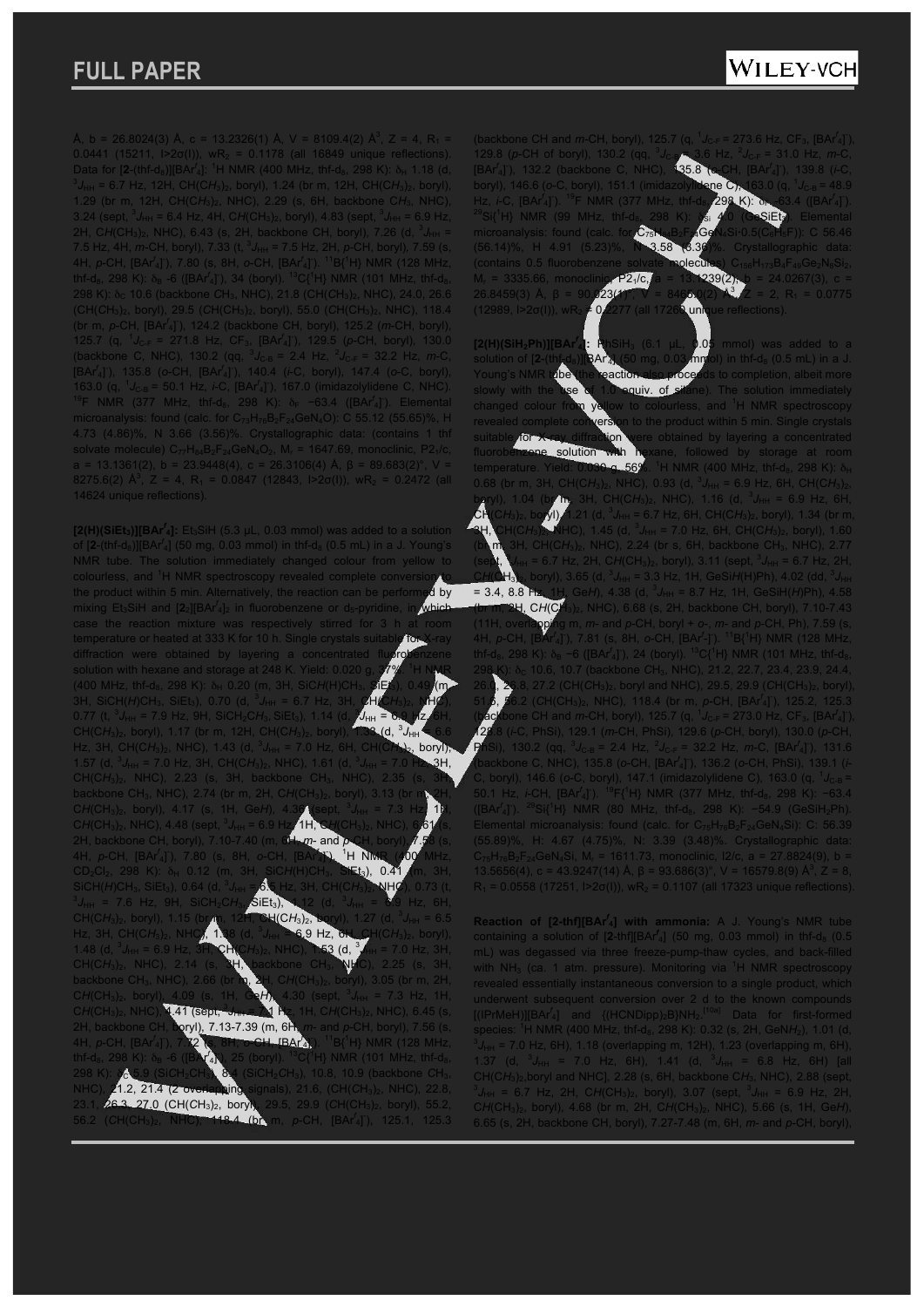7.58 (s, 4H, *p*-CH, [BAr*<sup>f</sup>* 4] - ), 7.80 (s, 8H, *o*-CH, [BAr*<sup>f</sup>* 4] - ). <sup>11</sup>B{<sup>1</sup>H} NMR (128 MHz, thf-d<sub>8</sub>, 298 K): −6 ([BAr<sup>f</sup><sub>4</sub>]<sup>-</sup>), 23 (boryl).

**[2(H)(C4D8OSiEt3)][BAr***<sup>f</sup>* **4] and [2(H)(C4H8OSiEt3)][BAr***<sup>f</sup>* **4]**: An *in situ*generated solution of  $[2(H)(SiEt<sub>3</sub>)][BAT<sup>f</sup><sub>4</sub>]$  (0.03 mmol) in thf-d<sub>8</sub> (0.5 mL) in a J. Young's NMR tube was heated with a further excess of  $Et<sub>3</sub>SiH$  (26.6) µL, 0.17 mmol, 5 equiv.) at 333 K for 5 d, after which time complete conversion to  $[2(H)(C_4D_8OSiEt_3)][BAr^f_4]$  was observed by <sup>1</sup>H NMR spectroscopy. A similar procedure using protio-thf could be exploited to yield [2(H)(C<sub>4</sub>H<sub>8</sub>OSiEt<sub>3</sub>)][BAr<sup>f</sup><sub>4</sub>]. Single crystals suitable for X-ray diffraction were obtained by layering a concentrated fluorobenzene solution with hexane, followed by storage at 248 K for several days. Yield: 0.020 g, 35%. Data for  $[2(H)(C_4D_8OSiEt_3)][BAr^f_4]$ : <sup>1</sup>H NMR (500 MHz, thf-d<sub>8</sub>, 298 K):  $\delta_H$  0.50 (q,  ${}^3J_{HH}$  = 7.9 Hz, 6H, SiCH<sub>2</sub>CH<sub>3</sub>, SiEt<sub>3</sub>), 0.87  $(t, {}^{3}J_{HH} = 8.1$  Hz, 9H, SiCH<sub>2</sub>CH<sub>3</sub>, SiEt<sub>3</sub>), 0.97 (d,  ${}^{3}J_{HH} = 7.0$  Hz, 6H, CH(CH<sub>3</sub>)<sub>2</sub>, boryl), 1.16 (d,  ${}^{3}J_{HH}$  = 6.7 Hz, 6H, CH(CH<sub>3</sub>)<sub>2</sub>, boryl), 1.20 (overlapping m, 3H, CH(CH<sub>3</sub>)<sub>2</sub>, NHC), 1.21 (d,  ${}^{3}J_{HH}$  = 6.7 Hz, 6H, CH(CH<sub>3</sub>)<sub>2</sub>, boryl), 1.28 (d,  ${}^{3}J_{HH}$  = 7.0 Hz, 3H, CH(CH<sub>3</sub>)<sub>2</sub>, NHC), 1.41 (d,  $J_{\text{HH}}$  = 6.9 Hz, 6H, CH(C $H_3$ )<sub>2</sub>, boryl), 1.54 (d, <sup>3</sup> $J_{\text{HH}}$  = 6.7 Hz, 6H, CH(C $H_3$ )<sub>2</sub>, NHC), 2.31 (br s, 6H, backbone CH<sub>3</sub>, NHC), 2.80 (sept,  ${}^{3}J_{HH}$  = 6.9 Hz, 2H, CH(CH<sub>3</sub>)<sub>2</sub>, boryl), 3.07 (sept,  ${}^{3}J_{HH}$  = 7.0 Hz, 2H, CH(CH<sub>3</sub>)<sub>2</sub>, boryl), 4.38 (br m, 2H, C*H*(CH3)2, NHC), 4.52 (br s, 1H, Ge*H*), 6.66 (s, 2H, backbone CH, boryl), 7.25-7.42 (m, 6H, *m*- and *p*-CH, boryl), 7.57 (s, 4H, *p*-CH, [BAr<sup>f</sup><sub>4</sub>]<sup>\*</sup>), 7.79 (s, 8H, o-CH, [BAr<sup>f</sup><sub>4</sub>]<sup>\*</sup>). <sup>1</sup>H NMR (500 MHz, CD<sub>2</sub>Cl<sub>2</sub>, 298 K):  $\delta_H$  0.48 (q,  $^3J_{HH}$  = 7.9 Hz, 6H, SiCH<sub>2</sub>CH<sub>3</sub>, SiEt<sub>3</sub>), 0.85 (t,  $^3J_{HH}$  = 8.2 Hz, 9H, SiCH<sub>2</sub>CH<sub>3</sub>, SiEt<sub>3</sub>), 0.91 (d, <sup>3</sup>J<sub>HH</sub> = 6.7 Hz, 6H, CH(CH<sub>3</sub>)<sub>2</sub>, boryl), 1.15 (d, 3<br><sup>3</sup>J<sub>HH</sub> = 6.9 Hz, 6H, CH(CH<sub>3</sub>)<sub>2</sub>, boryl), 1.18 (overlapping m, 3H, CH(CH<sub>3</sub>)<sub>2</sub>, NHC), 1.19 (d, <sup>3</sup>J<sub>HH</sub> = 6.7 Hz, 6H, CH(CH<sub>3</sub>)<sub>2</sub>, boryl), 1.23 (d, <sup>3</sup>J<sub>HH</sub> = 6.9 Hz, 3H, CH(CH<sub>3</sub>)<sub>2</sub>, NHC), 1.36 (d, <sup>3</sup>J<sub>HH</sub> = 7.0 Hz, 6H, CH(CH<sub>3</sub>)<sub>2</sub>, boryl), 1.54 (overlapping m, 6H, CH(CH<sub>3</sub>)<sub>2</sub>, NHC), 2.21 (br s, 6H, backbone  $CH_3$ , NHC), 2.72 (sept,  ${}^{3}J_{HH}$  = 6.9 Hz, 2H, CH(CH<sub>3</sub>)<sub>2</sub>, boryl), 3.00 (sept<sub>r,</sub><sup>3</sup> *J*HH = 7.0 Hz, 2H, CH(CH<sub>3</sub>)<sub>2</sub>, boryl), 4.29 (br m, 2H, CH(CH<sub>3</sub>)<sub>2</sub>, NHC 1H, Ge*H*), 6.49 (s, 2H, backbone CH, boryl), 7.20 (d, <sup>3</sup> *J*HH = 7.9 Hz, 2H, *m*-CH, boryl), 7.30 (d,  ${}^{3}J_{HH}$  = 7.6 Hz, *m*-CH, boryl), 7.39 (t, <sup>3</sup>) *J*HH = 7.8 Hz, 2H, *p*-CH, boryl), 7.56 (s, 4H, *p*-CH, [BAr*<sup>f</sup>* 4] - ), 7.72 (s, 8H, *o*-CH, [BAr*<sup>f</sup>* .<br>يا <sup>11</sup>B{<sup>1</sup>H} NMR (128 MHz, thf-d<sub>8</sub>, 298 K): δ<sub>B</sub> −6 ([BAr<sup>*i*</sup> ), 24 $\sqrt{\mathsf{b}}\mathsf{d}$ ryl).  $^{19}$ F $\sqrt[4]{\mathsf{HP}}$ NMR (377 MHz, thf-d<sub>8</sub>, 298 K): δ<sub>F</sub> −63.4 ([BAr<sup>f</sup><sub>4</sub>]<sup>-</sup> ).  $^{29}$ Si{<sup>1</sup>H} NMR (99 MHz, thf-d<sub>8</sub>, 298 K):  $\delta_{Si}$  17.4 (-OSiEt<sub>3</sub>). ESI-MS: calc. (M + ), 837.59; meas., 837.59. Crystallographic data: C79H92B2F24GeN4OSi**,** M<sup>r</sup> = 1691.86, monoclinic, P2<sub>1</sub>/c, a = 13.2539(2), b = 23.6210(4), c = 26.8839(4) Å, β = 91.4860(10)°, V = 8413.7(2) Å<sup>3</sup>, Z = 4, R<sub>1</sub> = 0.0841 (14156, I>2 $\sigma$ (I)), wR<sub>2</sub> = 0.2567 (all 17437 unique reflections). Data for [2(H)(C [BAr<sup>f</sup><sub>4</sub>]: <sup>1</sup>H NMR (400 MHz, CD<sub>2</sub>Cl<sub>2</sub>, 298 K): δ<sub>H</sub> 0.48 (q, <sup>3</sup> *J*<sub>HH</sub> = 8.1 H<sub>2</sub>, 6H, SiC*H*<sub>2</sub>CH<sub>3</sub>, SiEt<sub>3</sub>), 0.85 (t, <sup>3</sup>J<sub>HH</sub> = 8.1 **Hz, 9Ht, Si**CH<sub>2</sub>C*H*<sub>3</sub>, SiEt<sub>3</sub>), 0.9<mark>1 (d,</mark> 3J<sub>HH</sub> = 7.0 Hz, 6H, CH(C*H<sub>3)2</sub>,* boryl), 1.0<mark>9 (t, 3J<sub>HH</sub> = 5.9 Hz, 2H, C</mark>H<sub>2</sub>, OCH<sub>2</sub>(CH<sub>2</sub>)<sub>3</sub>Ge) [other CH<sub>2</sub> peaks obscured due CH(CH<sub>3</sub>)<sub>2</sub> peaks], 1.15 (d,  $3$ *<i>C***H(CH<sub>3</sub>)** (overlapping m, 3H, CH(CH<sub>3</sub>)<sub>2</sub>, NHC), 1.19 (d, <sup>3</sup>  $6.9$ CH(CH<sub>3</sub>)<sub>2</sub>, boryl), 1.23 (d, <sup>3</sup><br><sup>3</sup>  $I = 7.0$  Hz 6H, CH(CH) *J*HH = 7.0 Hz, 3H, CH(C*H*3)2, NHC), 1.36 (d, *J*<sub>H</sub> = 7.0 Hz, 6H, CH(CH<sub>3</sub>)<sub>2</sub>, bory**l), 1.51** *J*HH = 6.7 Hz, 6H, CH(C*H*3)2, NHC), 2.19 (br s, 6H, back**bone CH<sub>3</sub>, NHC), 2.**7 *J*HH = 6.9 Hz, 2H, CH(CH<sub>3</sub>)<sub>2</sub>, boryl), 3.01 (sept, **2H, CH(CH3)2, boryl), 3.34 (m,** 2H, OC*H*2), 4.31 (br sept, 2H, C*H*(CH3)2, NHC), 4.46 (br s, 1H, Ge*H*), 6.50 (s, 2H, backbone CH, boryl), 7.20 (dd, <sup>4</sup> *J*HH = 1.5 Hz, <sup>3</sup> *J*HH = 7.7 Hz, 2H, *m*-CH, boryl), **J<sub>HH</sub>**  $\ge$  1.5 Hz, <sup>3</sup> *Hz*, 2H, *m*-CH, boryl), 7.39 (t, *J*<sub>HH</sub> = 7.7 Hz, 2H, *p***-CH<sub>N</sub>**</sub> boryl), 7.57 (s, 4H, *p*-CH, [BAr<sup>*f*</sup><sub>4</sub>]<sup>-</sup>), 7.73 (s, 8H, *o*-CH, [BAr*<sup>f</sup>* 4] - ). <sup>11</sup>B{<sup>1</sup>H} NMR (128 MHz, CD<sub>2</sub>Cl<sub>2</sub>, 298 K): δ<sub>B</sub> −7 ([BAr*<sup>f</sup>* 4] - ), 24 (boryl).  ${}^{13}C_1{}^{1}H$ } NMR (126 MHz, CD<sub>2</sub>Cl<sub>2</sub>, 298 K):  $\delta_c$  4.8 (Si*C*H2CH3), 7.0 (SiCH2*C*H3), 11.1 (backbone *C*H3, NHC), 12.9, 13.2 (*C*H2, O(CH2)4), 23.0, 23.4 23.6, 24.6, 25.2, 26.0, 26.7**,** 27.4 (CH(*C*H3)2, boryl and NHC), 29.0, 29.3 (*C*H(CH3)2, boryl), 35.9 (*C*H2, O(CH2)4), 52.2, 54.9 (*C*H(CH3)2, NHC), 61.7 (O*C*H2), 118.0 (br m, *p*-CH, [BAr*<sup>f</sup>* 4] - ), 124.3, 14**A.4 (backbone CH and** *m***-CH**) *J*C-F = 272.8 Hz, *C*F3, 128.3 (*p*-CH, boryl), 129.5 (q *J*<sub>C-B</sub> = 2.9 Hz, <sup>2</sup>*J*<sub>C-F</sub> = 31.5 Hz, *m*-

C, [BAr*<sup>f</sup>* 4] - ), 129.5 (backbone C, NHC), 135.4 (*o*-CH, [BAr*<sup>f</sup>* 4] - ), 138.1 (*i*-C, boryl), 146.0, 146.3 (*o*-C, boryl), 148.9 (imidazolylidene *C*), 162.3 (q, <sup>1</sup> *J*C-<sub>B</sub> = 48.6 Hz, *i*-C, [BAr<sup>*f*</sup><sub>4</sub>]<sup>-</sup> ). ESI-MS: calc (for  $\left[\mathbf{C}_{47}\text{H}_{80}\text{BGeN}_4\text{OSi}\right]^{\dagger}$ ), 829.54; meas., 829.54.

### **Acknowledgements**

We acknowledge funding from We acknowledge fu**nding from Oxford Uni**versity Clarendon<br>Scholarship Fund (RM), the EU 7th Framework Program, Marie<br>Skłodowska-Curie <mark>actions (PIEF-GA-2013-</mark>622806 for an IEF' Actions (PIEF-GA-2013-622806 for an IEF Fellowship (AR), the EU 7th Framework Program, Marie<br>Skłodowska-Curie actions (COFUND, Grant Agreement no. actions (COFUND, Grant Agreement no. 267226) and J<mark>unta de Andalucía for a T</mark>alentia Postdoc (JC), the Alexander von Humboldt Stiftung (CS), Oxford-SCG Centre of Excellence and the Leverhulme Trust (grant number RP-2018- 246, JH).

**Keywords: germanium • cation • low valent • bond activation •** N-heterocyclic carbene

#### [1] P. P. Power, *Nature* **2010**, *463*, 171–177.

ent review, see for example: R. Becerra, R. Walsh, Phys. hem. Phys. 2019, 21, 988-1008.

- [3] For important examples of the reactivity of transient germylenes, see: a) K. M. Baines, J. A. Cooke, J. J. Vittal, *Chem. Commun.* **1992**, 1484- 1485; b) R. Becerra, S. E. Boganov, M. P. Egorov, V. Y. Lee, O. M.
- Nefedov, R. Walsh, *Chem. Phys. Lett.* **1996**, *250*, 111–119; c) R. E. Boganov, M. P. Egorov, O. M. Nefedov, R. Walsh, *Chem. Phys. Lett.* **1996**, *260*, 433–440; d) R. Becerra, S. E. Boganov, M. P. Egorov, V. I. Faustov, O. M. Nefedov and R. Walsh, *J. Am. Chem. Soc.* **1998**, *120*, 12657–12665; e) K. Kishikawa, N. Tokitoh, R. Okazaki, *Chem. Lett.* **1998**, *27*, 239-240; f) R. Becerra, S. E. Boganov, M. P. Egorov, O. M. Nefedov, R. Walsh, *Can. J. Chem.* **2000**, *78*, 1428–1435. [4] a) D. Bourissou, O. Guerret, F. P. Gabbai, G. Bertrand, *Chem. Rev.* **2000**, *100*, 39–91; b) D. Martin, M. Soleilhavoup, G. Bertrand, *Chem. Sci.* **2011**, *2*, 389–399.

[5] G. D. Frey, V. Lavallo, B. Donnadieu, W. W. Schoeller, G. Bertrand, *Science* **2007**, *316*, 439–441.

- [6] See for example: a) Y. Mizuhata, T. Sasamori, N. Tokitoh, *Chem. Rev.*  **2009**, *109*, 3479-3511; b) M. Asay, C. Jones, M. Driess, *Chem. Rev.*  **2011**, *111,* 354-396.
- [7] A. V. Protchenko, K. H. Birjkumar, D. Dange, A. D. Schwarz, D. Vidovic, C. Jones, N. Kaltsoyannis, P. Mountford, S. Aldridge, *J. Am. Chem. Soc.* **2012**, *134*, 6500–6503.
- [8] A. V. Protchenko, A. D. Schwarz, M. P. Blake, C. Jones, N. Kaltsoyannis, P. Mountford, S. Aldridge, *Angew. Chem. Int. Ed.* **2013**,
- [9] A. V. Protchenko, P. Vasko, D. C. H. Do, J. Hicks, M. A. Fuentes, C. Jones, S. Aldridge, *Angew. Chem. Int. Ed.* **2019**, *58*, 1808-1812.
- [10] M. Usher, A. V. Protchenko, A. Rit, J. Campos, E. L. Kolychev, R. Tirfoin, S. Aldridge, *Chem. Eur. J.* **2016**, *22*, 11685–11698.
- [11] For key papers on the activation of related E-H bonds by germylenes, see, for example: a) Y. Peng, J. Guo, B.D. Ellis, Z. Zhu, J. C. Fettinger, S. Nagase, P. P. Power, *J. Am. Chem. Soc.* **2009**, *131*, 16272–16282; b) J. W. Dube, Z. D. Brown, C. A. Caputo, P. P. Power, P. J. Ragogna, *Chem. Commun.* **2014**, *50*, 1944–1946; c) Z. D. Brown, J. D. Erickson, J. C. Fettinger, P. P Power, *Organometallics* **2013**, *32*, 617–622; d) M. M. Juckel, J. Hicks, D. Jiang, L. Zhao, G. Frenking, C, Jones, *Chem. Commun.* **2017**, *53*, 12692-12695.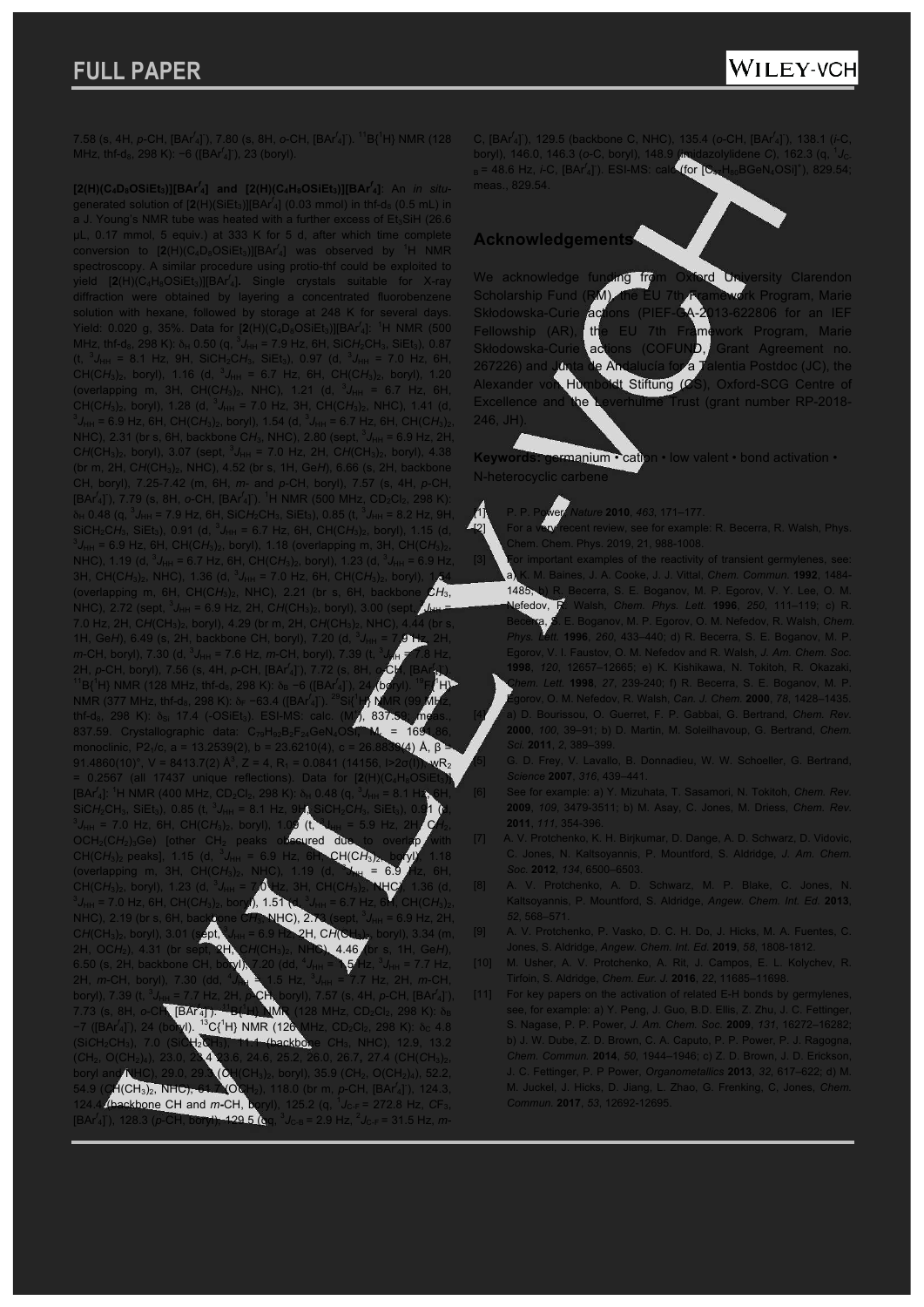## WILEY-VCH

- [12] a) A. V. Protchenko, J. I. Bates, L. M. A. Saleh, M. P. Blake, A. D. Schwarz, E. L. Kolychev, A. L. Thompson, C. Jones, P. Mountford, S. Aldridge, *J. Am. Chem. Soc.* **2016**, *138*, 4555–4564. See also: b) A. V. Protchenko, D. Dange, M. P. Blake, A. D. Schwarz, C. Jones, P. Mountford, S. Aldridge, *J. Am. Chem. Soc.* **2014**, *136*, 10902-10905.
- [13] For recent reviews see, for example: (a) V. S. V. S. N. Swamy, S. Pal, S. Khan, S. S. Sen, *Dalton Trans.* **2015**, *44*, 12903–12923; (b) T. A. Engesser, M. R. Lichenthaler, M. Schleep, I. Krossing, *Chem. Soc. Rev.*  **2016**, *45*, 789-899; (c) H. Fang, Z. Wang, X. Fu, *Coord. Chem. Rev.*  **2017**, *344*, 214-237.
- [14] H. V. R. Dias, Z. Wang, *J. Am. Chem. Soc.* **1997**, *119*, 4650–4655.
- [15] M. Stender, A. D. Phillips, P. P. Power, *Inorg. Chem.* **2001**, *40*, 5314–
- [16] Y. Xiong, S. Yao, G. Tan, S. Inoue, M. Driess, *J. Am. Chem. Soc.* **2013**, *135*, 5004–5007.
- [17] B. Su, R. Ganguly, Y. Li, R. Kinjo, *Angew. Chem. Int. Ed.* **2014**, *53*,
- [18] P. A. Rupar, V. N. Staroverov, P. J. Ragogna, K. M. Baines, *J. Am. Chem. Soc.* **2007**, *129*, 15138–15139.
- [19] P. A. Rupar, V. N. Staroverov, K. M. Baines, *Science* **2008**, *322*, 1360–
- [20] P. A. Rupar, R. Bandyopadhyay, B. F. T. Cooper, M. R. Stinchcombe, P. J. Ragogna, C. L. B. Macdonald, K. M. Baines, *Angew. Chem. Int. Ed.* **2009**, *48*, 5155–5158.
- [21] For a recent review of careben stabilized group 14 systems see: G. Prabusankar, A. Sathyanarayana, P. Suresh, C. N. Babu, K. Srinivas, B. P. R. Metla, *Coord*. *Chem*. *Rev*. **2014**, *269*, 96-133.
- [22] a) J. Li, C. Schenk, F. Winter, H. Scherer, N. Trapp, A. Higelin, S. Keller, R. Pöttgen, I. Krossing, C. Jones, *Angew. Chem. Int. Ed.* **2012**, *51*, 9557–9561. See also b) D. Paul, F. Heins, S. Krupski, A. Hepp, C. G.<br>Daniliuc, K. Klahr, J. Neugebauer, F. Glorius, F. E. Hahn. Daniliuc, K. Klahr, J. Neugebauer, F. Glorius, F. *Organometallics* 2017, 36, 1001–1008; c) X. Zhou, P. Vasko M. A. Fuentes, E. Kolychev, S. Aldridge, submitted (manuscript supplied for reviewing purposes).
- [23] S. Khan, G. Gopakumar, W. Thiel, M. Alcarazo, *Angew. Chem. Int. Ed.* **2013**, *52*, 5644–5647.
- [24] K. Inomata, T. Watanabe, H. Tobita, *J. Am. Chem. Soc.* **2014**, *136*, 14341–14344.
- [25] K. Inomata, T. Watanabe, Y. Miyazaki, H. Tobita, J. Am. Chem **2015**, *137*, 11935–11937.
- [26] a) A. Rit, R. Tirfoin, S. Aldridge, *Angew. Chem. Int. Ed.* **2016**, *55*, 378– 382. See also: b) M. Roy, S. Fujimori, M. Ferguson, R. McDon

Tokitoh, E. Rivard, *Chem.-Eur. J.* **2018**, *24*, 14392-14399; c) F. Diab, F. .<br>B. Schubert, L. Wesemann, *Chem.-Eur. J.* 2019, 25, 4426-4

- [27] a) Y. Segawa, M. Yamashita, K. Nozaki, *Science* **2006**, *314*, 113-115; b) K. C. Thimer, S. M. I. Al-Rafia, M. J. Ferguson, R. McDonald, E. Rivard, *Chem. Commun.* **2009**, 7119-7121.
- [28] A. Rit, J. Campos, H. Niu, S. Aldridge, *Nat. Chem.* **2016**, *8*, 1022-1026. pert, M. K. Thomas, A. J
- B. E. R. Schilling, J. Chem. Soc. *Dalton Trans.* **1986**, 2387-2394. [30] K. L. Hurni, P. A. Rupar, N. C. Payne, K. M. Baines, *Organometallics*
- **2007**, 26, 5569 [31] A. Sidiropoulos, C. Jones, A. Stasch, S. Klein, G. Frenking, *Angew. Chem. Int. Ed.* **2009**, *48*, 9701–9704.
- [32] H. A. Bent, *Chem. Rev.* **1961**, *61*, 275-311. **R. Tirfoin, S. Aldridge, C. Jones** *Chem. Commun.* **2016**, *52*, 1717--1720.
- [34] L. D. Field, B. A. Messerle, M. Rehr, L. P. Soler, T. W. Hambley, *Organometallics* **2003**, *22*, 2387–2395.
- 
- [36] See, for example: E. Rivard, *Dalton Trans.* **2014**, *43*, 8577-8586.
- [37] A. P. M. Robertson, S. S. Chitnis, S. Chhina, S. H. J. Cortes, B. O. Patrick, H. A. Jenkins, N. Burford, *Can. J. Chem.* **2016**, *94*, 424–429. [38] For an earlier example of the ring opening of thf mediated by a silicon

cation, see: B. B. Lohray, D. Enders, *Synthesis* **1993**, 1092–1094 [39] a) J. Cosier, A. M. Glazer, *J. Appl. Cryst.* **1986**, *19*, 105-107; b) CrysAlisPro v.1.171.35.8 (Agilent Technologies, **2011**); c) G. M. Sheldrick, *Acta Cryst*. **2015**, *A71*, 3-8; d) L. Palatinus, G. Chapuis *J. Appl. Cryst.* **2007**, *40*, 786-790; e) G. M. Sheldrick *Acta Cryst.* **2015**, *C71*, 3-8; f) O. V. Dolomanov, L. J. Bourhis, R. J. Gildea, J. A. K. Howard, H. Puschmann, *J. Appl. Crystallogr.* **2009**, *42*, 339-341; g) L. J. Barbour, *J. Supramol. Chem.*, **2001**, *1*, 189-191; h) P. W. Betteridge, J. R. Carruthers, R. I. Cooper, K. Prout, D. J. Watkin, *J. Appl. Cryst.* **2003**, *36*, 1487; i) P. Parois, R. I. Cooper, A. L. Thompson, *Chem. Cent. J.*  **2015**, *9*, 30; j) R. I. Cooper, A. L. Thompson, D. J. Watkin, *J. Appl.* 

*Cryst*. **2010**, *43*, 1100-1107. [40] a) A. D. Becke, *Phys. Rev. A* **1988**, *38*, 3098-3100; b) J. P. Perdew, *Phys. Rev. B* **1986**, *33*, 8822-8824; c) S. Grimme, J. Antony, S. Ehrlich, H. Krieg, *J. Chem. Phys.* **2010**, *132*, 154104; d) E. Van Lenthe, E. J. Baerends, *J. Comput. Chem*. **2003**, *24*, 1142.